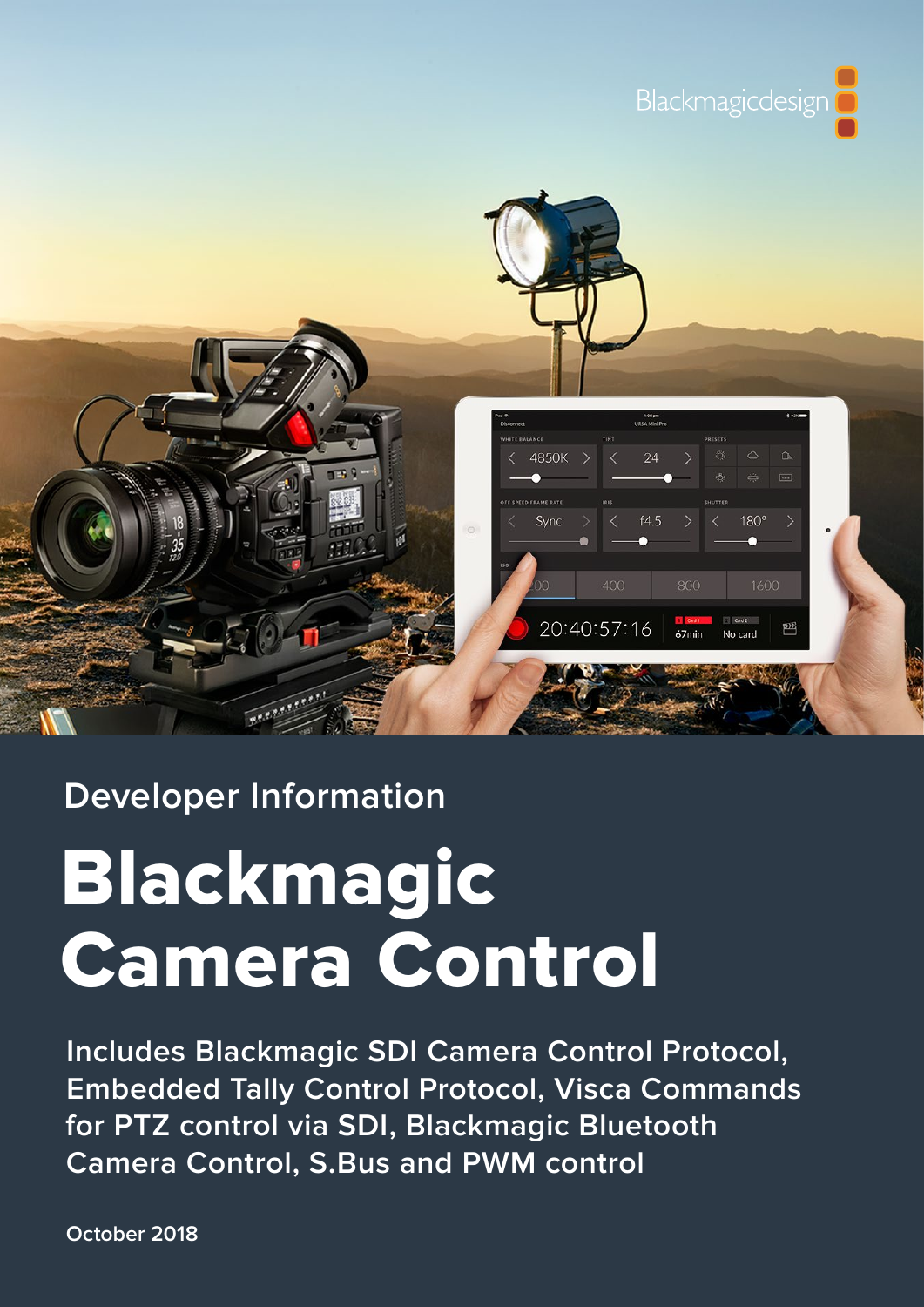# <span id="page-1-0"></span>**Contents**

# **Blackmagic Camera Control**

| <b>Blackmagic SDI Camera Control Protocol</b>     | 3                 |
|---------------------------------------------------|-------------------|
| Overview                                          | 3                 |
| Assumptions                                       | 3                 |
| <b>Blanking Encoding</b>                          | 3                 |
| Message Grouping                                  | 3                 |
| Abstract Message Packet Format                    | 3                 |
| <b>Defined Commands</b>                           | 4                 |
| <b>Example Protocol Packets</b>                   | 11                |
| <b>Blackmagic Embedded Tally Control Protocol</b> | 12                |
| Data Flow                                         | $12 \overline{ }$ |
| Assumptions                                       | 12                |
| <b>Blanking Encoding</b>                          | $12 \overline{ }$ |
| Packet Format                                     | $12 \overline{ }$ |
| <b>Visca Commands for PTZ control via SDI</b>     | 14                |
| <b>Blackmagic Bluetooth Camera Control</b>        | 15                |
| Service: Device Information Service               | 15                |
| Service: Blackmagic Camera Service                | 15                |
| <b>S.Bus</b>                                      | 16                |
| Assigning Camera Functions to S.Bus Channels      | 17                |
| Developing a Custom Controller                    | 18                |
| <b>PWM</b>                                        | 19                |
| <b>Wiring Diagrams</b>                            | 19                |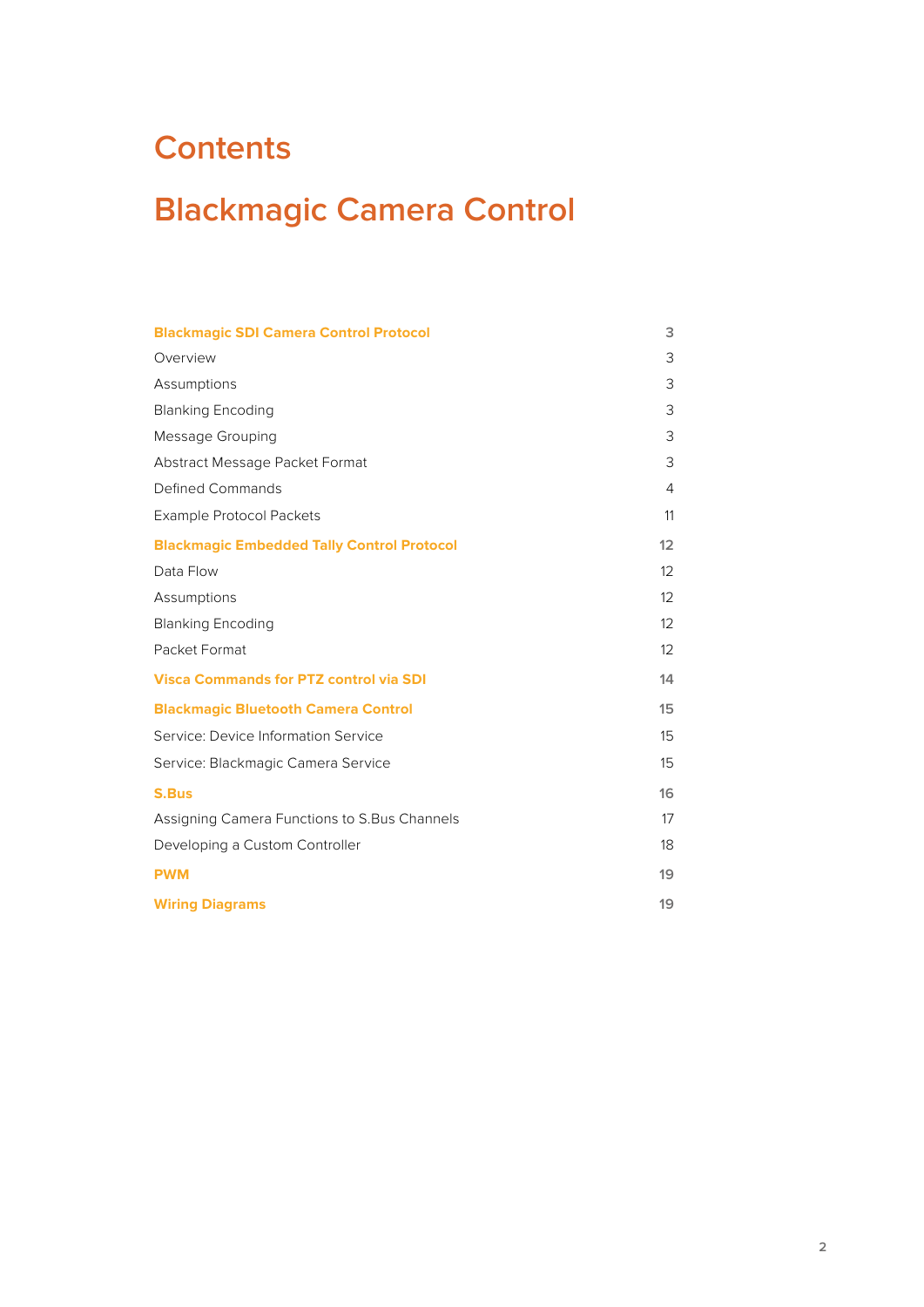# <span id="page-2-0"></span>**Blackmagic SDI Camera Control Protocol**

### **Version 1.3**

If you are a software developer you can use the SDI Camera Control Protocol to construct devices that integrate with our products. Here at Blackmagic Design our approach is to open up our protocols and we eagerly look forward to seeing what you come up with!

### Overview

The Blackmagic SDI Camera Control Protocol is used by ATEM switchers, Blackmagic 3G-SDI Shield for Arduino and the Blackmagic Camera Control app to provide Camera Control functionality with supported Blackmagic Design cameras. Please refer to the 'Understanding Studio Camera Control' chapter section of this manual, or the ATEM Switchers Manual and SDK manual for more information. These can be downloaded at www.blackmagicdesign.com/support.

This document describes an extensible protocol for sending a uni directional stream of small control messages embedded in the non-active picture region of a digital video stream. The video stream containing the protocol stream may be broadcast to a number of devices. Device addressing is used to allow the sender to specify which device each message is directed to.

# **Assumptions**

Alignment and padding constraints are explicitly described in the protocol document. Bit fields are packed from LSB first. Message groups, individual messages and command headers are defined as, and can be assumed to be, 32 bit aligned.

# Blanking Encoding

A message group is encoded into a SMPTE 291M packet with DID/SDID x51/x53 in the active region of VANC line 16.

# Message Grouping

Up to 32 messages may be concatenated and transmitted in one blanking packet up to a maximum of 255 bytes payload. Under most circumstances, this should allow all messages to be sent with a maximum of one frame latency.

If the transmitting device queues more bytes of message packets than can be sent in a single frame, it should use heuristics to determine which packets to prioritize and send immediately. Lower priority messages can be delayed to later frames, or dropped entirely as appropriate.

# Abstract Message Packet Format

Every message packet consists of a three byte header followed by an optional variable length data block. The maximum packet size is 64 bytes.

| <b>Destination device (uint8)</b> | Device addresses are represented as an 8 bit unsigned integer. Individual<br>devices are numbered 0 through 254 with the value 255 reserved to indicate<br>a broadcast message to all devices.     |
|-----------------------------------|----------------------------------------------------------------------------------------------------------------------------------------------------------------------------------------------------|
| <b>Command length (uint8)</b>     | The command length is an 8 bit unsigned integer which specifies the length<br>of the included command data. The length does NOT include the length of<br>the header or any trailing padding bytes. |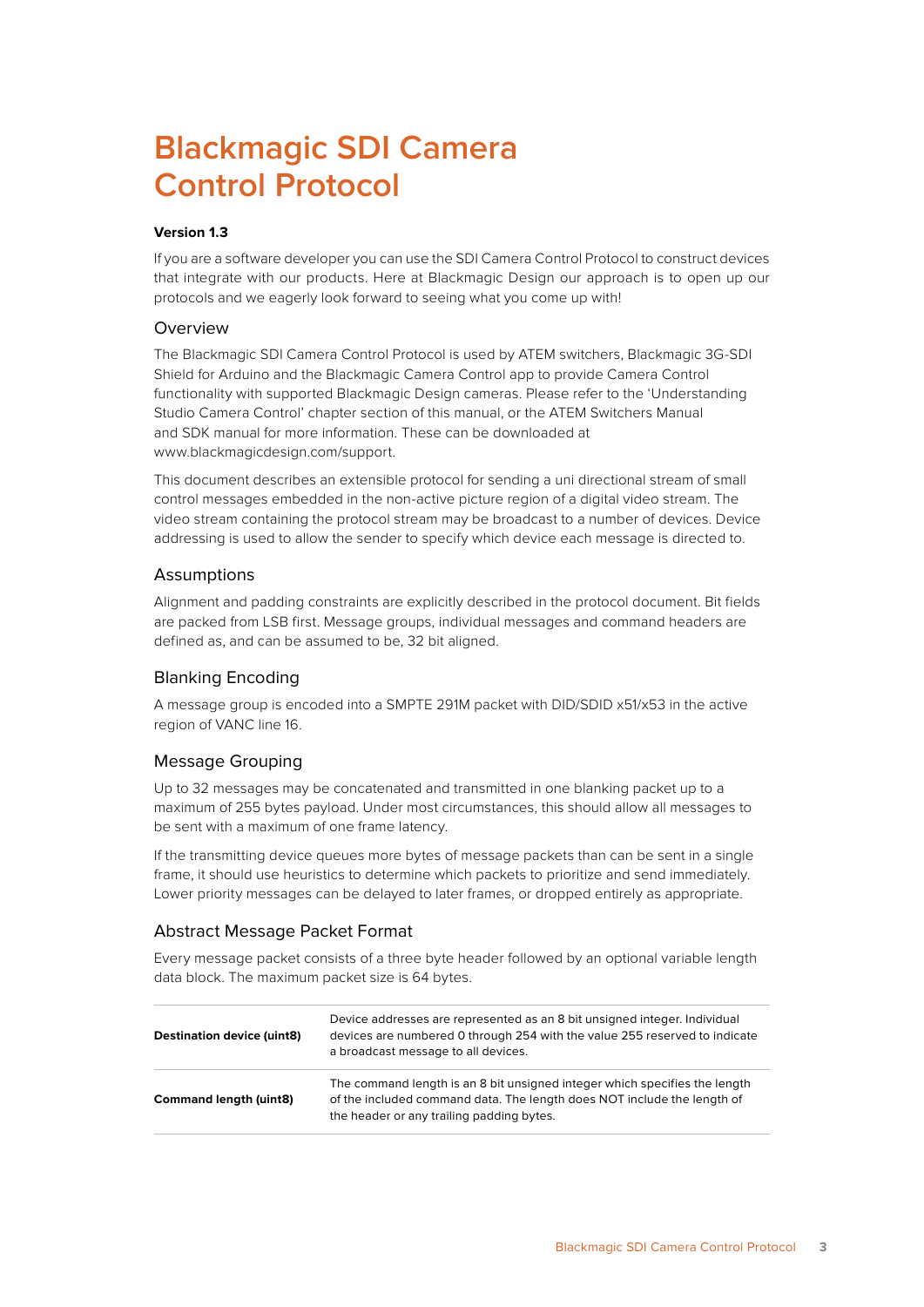<span id="page-3-0"></span>

| <b>Command id (uint8)</b> | The command id is an 8 bit unsigned integer which indicates the message<br>type being sent. Receiving devices should ignore any commands that they do<br>not understand. Commands 0 through 127 are reserved for commands that<br>apply to multiple types of devices. Commands 128 through 255 are<br>device specific. |
|---------------------------|------------------------------------------------------------------------------------------------------------------------------------------------------------------------------------------------------------------------------------------------------------------------------------------------------------------------|
| <b>Reserved (uint8)</b>   | This byte is reserved for alignment and expansion purposes. It should be<br>set to zero.                                                                                                                                                                                                                               |
| Command data (uint8[])    | The command data may contain between 0 and 60 bytes of data. The format<br>of the data section is defined by the command itself.                                                                                                                                                                                       |
| Padding (uint8[1])        | Messages must be padded up to a 32 bit boundary with 0x0 bytes.<br>Any padding bytes are NOT included in the command length.                                                                                                                                                                                           |

Receiving devices should use the destination device address and or the command identifier to determine which messages to process. The receiver should use the command length to skip irrelevant or unknown commands and should be careful to skip the implicit padding as well.

### Defined Commands

### **Command 0 : change configuration**

| Category (uint8)  | The category number specifies one of up to 256 configuration categories<br>available on the device.                                                                                                                                                                    |
|-------------------|------------------------------------------------------------------------------------------------------------------------------------------------------------------------------------------------------------------------------------------------------------------------|
| Parameter (uint8) | The parameter number specifies one of 256 potential configuration<br>parameters available on the device. Parameters 0 through 127 are device<br>specific parameters. Parameters 128 though 255 are reserved for parameters<br>that apply to multiple types of devices. |
| Data type (uint8) | The data type specifies the type of the remaining data. The packet length is<br>used to determine the number of elements in the message. Each message<br>must contain an integral number of data elements.                                                             |

#### **Currently defined values are:**

| 0: void / boolean        | A void value is represented as a boolean array of length zero.<br>The data field is a 8 bit value with 0 meaning false and all other values<br>meaning true. |
|--------------------------|--------------------------------------------------------------------------------------------------------------------------------------------------------------|
| 1: signed byte           | Data elements are signed bytes                                                                                                                               |
| 2: signed 16 bit integer | Data elements are signed 16 bit values                                                                                                                       |
| 3: signed 32 bit integer | Data elements are signed 32 bit values                                                                                                                       |
| 4: signed 64 bit integer | Data elements are signed 64 bit values                                                                                                                       |
| 5: UTF-8 string          | Data elements represent a UTF-8 string with no terminating character.                                                                                        |

#### **Data types 6 through 127 are reserved.**

| Data elements are signed 16 bit integers representing a real number with      |
|-------------------------------------------------------------------------------|
| 5 bits for the integer component and 11 bits for the fractional component.    |
| The fixed point representation is equal to the real value multiplied by 2^11. |
| The representable range is from -16.0 to 15.9995                              |
| $(15 + 2047/2048)$ .                                                          |
|                                                                               |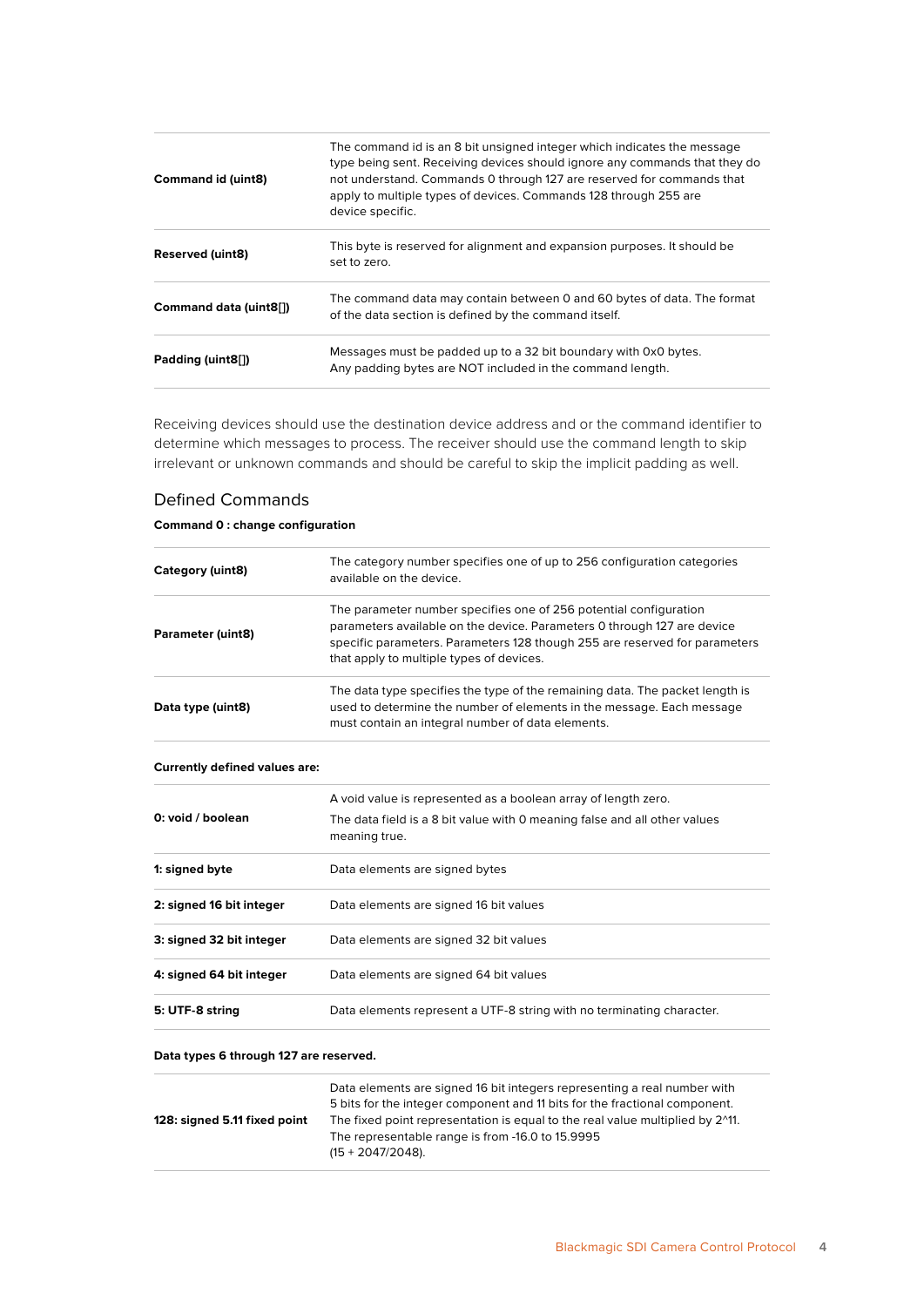**Data types 129 through 255 are available for device specific purposes.**

| <b>Operation type (uint8)</b> | The operation type specifies what action to perform on the specified<br>parameter. Currently defined values are:                                                                                                                                                                                                                                                          |
|-------------------------------|---------------------------------------------------------------------------------------------------------------------------------------------------------------------------------------------------------------------------------------------------------------------------------------------------------------------------------------------------------------------------|
| 0: assign value               | The supplied values are assigned to the specified parameter. Each element<br>will be clamped according to its valid range. A void parameter may only be<br>'assigned' an empty list of boolean type. This operation will trigger the action<br>associated with that parameter. A boolean value may be assigned the value<br>zero for false, and any other value for true. |
| 1: offset / toggle value      | Each value specifies signed offsets of the same type to be added to the<br>current parameter values. The resulting parameter value will be clamped<br>according to their valid range. It is not valid to apply an offset to a void value.<br>Applying any offset other than zero to a boolean value will invert that value.                                               |

**Operation types 2 through 127 are reserved.**

#### **Operation types 128 through 255 are available for device specific purposes.**

|             | The data field is 0 or more bytes as determined by the data type and number |
|-------------|-----------------------------------------------------------------------------|
| Data (void) | of elements.                                                                |

#### **The category, parameter, data type and operation type partition a 24 bit operation space.**

| Group | ID  | <b>Parameter</b>                  | <b>Type</b> | Index                    | <b>Minimum</b>           | <b>Maximum</b>           | Interpretation                                                                                              |
|-------|-----|-----------------------------------|-------------|--------------------------|--------------------------|--------------------------|-------------------------------------------------------------------------------------------------------------|
|       | 0.0 | Focus                             | fixed16     | $\overline{\phantom{m}}$ | $\Omega$                 | $\mathbf{1}$             | $0.0 =$ near, $1.0 =$ far                                                                                   |
|       | O.1 | Instantaneous autofocus           | void        | $\overline{\phantom{0}}$ | $\overline{\phantom{0}}$ | $\overline{\phantom{m}}$ | trigger<br>instantaneous autofocus                                                                          |
|       | 0.2 | Aperture (f-stop)                 | fixed16     | $\qquad \qquad -$        | $-1$                     | 16                       | Aperture Value (where<br>fnumber = $sqrt(2^{\wedge}AV))$                                                    |
|       | 0.3 | Aperture (normalised)             | fixed16     | $\qquad \qquad -$        | $\mathbf 0$              | $\mathbf{1}$             | $0.0$ = smallest, $1.0$ = largest                                                                           |
| Lens  | 0.4 | Aperture (ordinal)                | int16       | $\overline{\phantom{0}}$ | $\mathbf 0$              | n                        | Steps through available<br>aperture values from<br>minimum (0) to maximum (n)                               |
|       | 0.5 | Instantaneous<br>auto aperture    | void        | $\overline{\phantom{0}}$ | -                        | $\overline{\phantom{0}}$ | trigger instantaneous<br>auto aperture                                                                      |
|       | 0.6 | Optical image stabilisation       | boolean     | $\overline{\phantom{0}}$ | $\overline{\phantom{0}}$ | $\overline{\phantom{m}}$ | true = enabled, false<br>= disabled                                                                         |
|       | 0.7 | Set absolute zoom (mm)            | int16       | $\overline{\phantom{m}}$ | $\circ$                  | max                      | Move to specified focal<br>length in mm, from minimum<br>(0) to maximum (max)                               |
|       | 0.8 | Set absolute zoom<br>(normalised) | fixed16     | $\overline{\phantom{0}}$ | $\mathbf 0$              | $\mathbf{1}$             | Move to specified focal<br>length: $0.0$ = wide, $1.0$ = tele                                               |
|       | 0.9 | Set continuous<br>zoom (speed)    | fixed16     | $\overline{\phantom{m}}$ | $-1$                     | $+1.0$                   | Start/stop zooming at<br>specified rate: -1.0 = zoom<br>wider fast, $0.0 = stop$ ,<br>$+1$ = zoom tele fast |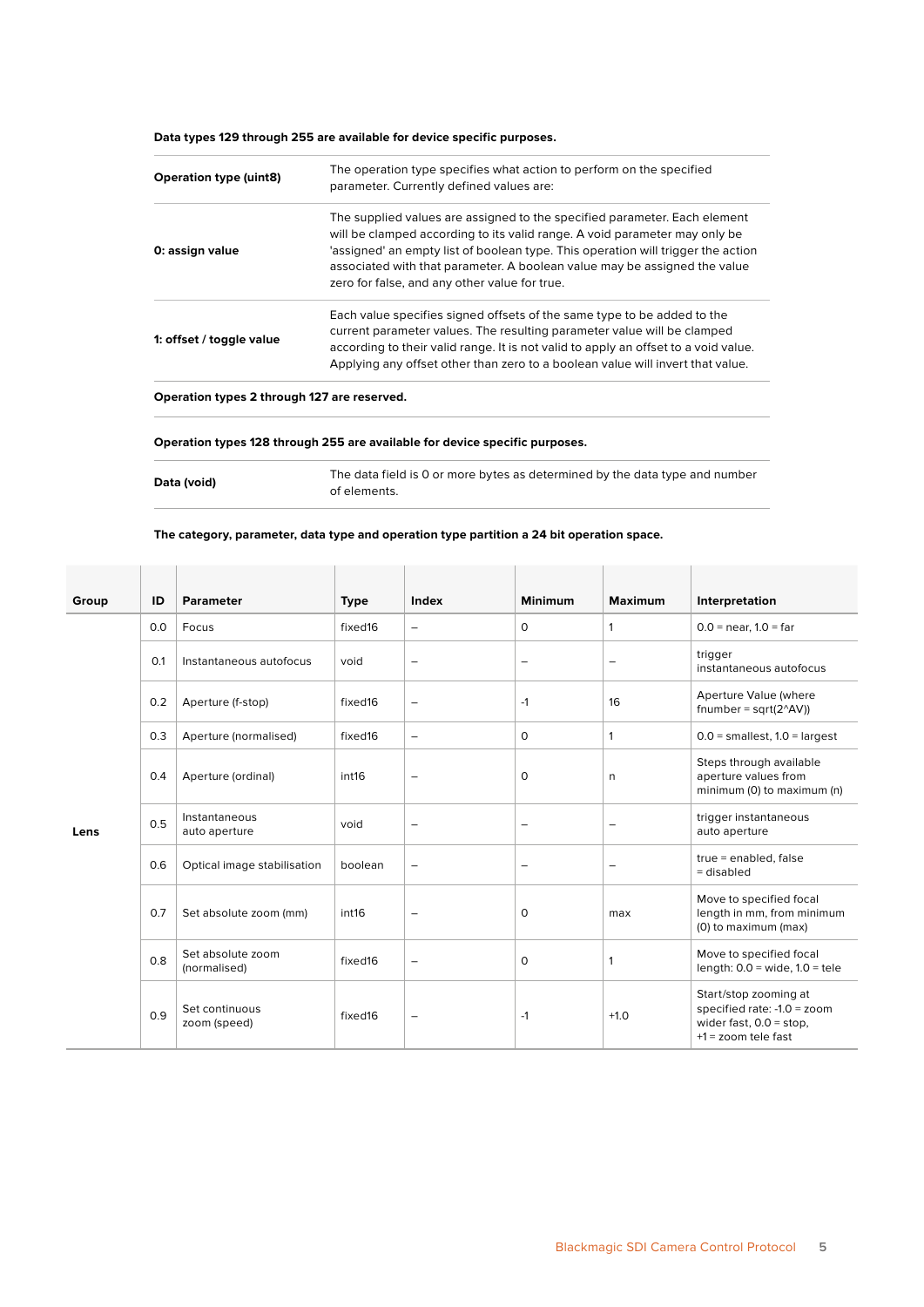| Group | ID   | <b>Parameter</b>            | <b>Type</b>      | Index                        | <b>Minimum</b>           | <b>Maximum</b>           | Interpretation                                                                                                                                          |
|-------|------|-----------------------------|------------------|------------------------------|--------------------------|--------------------------|---------------------------------------------------------------------------------------------------------------------------------------------------------|
|       | 1.0  | Video mode                  | int8             | $[0]$ = frame rate           | $\qquad \qquad -$        | $\qquad \qquad -$        | 24, 25, 30, 50, 60                                                                                                                                      |
|       |      |                             |                  | $[1] = M$ -rate              | $\qquad \qquad -$        | $\qquad \qquad -$        | $0 =$ regular, $1 = M$ -rate                                                                                                                            |
|       |      |                             |                  | $[2]$ = dimensions           | $\qquad \qquad -$        | $\overline{\phantom{m}}$ | $0 = NTSC$ ,<br>$1 = PAL$ ,<br>$2 = 720$ ,<br>$3 = 1080$ ,<br>$4 = 2k,$<br>$5 = 2k$ DCI,<br>$6 = UHD$                                                   |
|       |      |                             |                  | $[3]$ = interlaced           | $\qquad \qquad -$        | $\overline{\phantom{a}}$ | $0 =$ progressive, $1 =$<br>interlaced                                                                                                                  |
|       |      |                             |                  | $[4]$ = Color space          | $\qquad \qquad -$        | $\qquad \qquad -$        | $0 = YUV$                                                                                                                                               |
|       | 1.1  | Gain                        | int <sub>8</sub> |                              | $\mathbf{1}$             | 16                       | $1 = 100$ ISO,<br>$2 = 200$ ISO,<br>$4 = 400$ ISO,<br>$8 = 800$ ISO,<br>$16 = 1600$ ISO                                                                 |
|       | 1.2  | <b>Manual White Balance</b> | int16            | $[0]$ = color temp           | 2500                     | 10000                    | Color temperature in K                                                                                                                                  |
|       |      |                             | int16            | $[1] = \text{tint}$          | $-50$                    | 50                       | tint                                                                                                                                                    |
|       | 1.3  | Set auto WB                 | void             | $\qquad \qquad -$            | $\overline{\phantom{a}}$ | $\overline{\phantom{a}}$ | Calculate and set<br>auto white balance                                                                                                                 |
|       | 1.4  | Restore auto WB             | void             | $\qquad \qquad -$            | $\overline{\phantom{a}}$ | $\overline{\phantom{a}}$ | Use latest auto white<br>balance setting                                                                                                                |
|       | 1.5  | Exposure (us)               | int32            |                              | $\mathbf{1}$             | 42000                    | time in us                                                                                                                                              |
|       | 1.6  | Exposure (ordinal)          | int16            | -                            | 0                        | $\sf n$                  | Steps through available<br>exposure values from<br>minimum (0) to maximum (n)                                                                           |
|       | 1.7  | Dynamic Range Mode          | int8 enum        | $\overline{\phantom{0}}$     | $\mathsf{O}$             | $\mathbf{1}$             | $0 = film, 1 = video,$                                                                                                                                  |
| Video | 1.8  | Video sharpening level      | int8 enum        | $\qquad \qquad -$            | 0                        | 3                        | $0 = \text{off}, 1 = \text{low},$<br>$2 = \text{medium}, 3 = \text{high}$                                                                               |
|       |      |                             |                  | $[0]$ = file<br>frame rate   | $\qquad \qquad -$        | $\overline{\phantom{0}}$ | fps as integer<br>(eg 24, 25, 30, 50, 60, 120)                                                                                                          |
|       |      |                             |                  | $[1]$ = sensor<br>frame rate | $\qquad \qquad -$        | $\qquad \qquad -$        | fps as integer, valid when<br>sensor-off-speed set (eg 24,<br>25, 30, 33, 48, 50, 60, 120),<br>no change will be performed<br>if this value is set to 0 |
|       |      |                             |                  | $[2]$ = frame width          | $\overline{\phantom{a}}$ | $\qquad \qquad -$        | in pixels                                                                                                                                               |
|       | 1.9  | Recording format            | int16            | $[3]$ = frame height         | $\overline{\phantom{a}}$ | $\qquad \qquad -$        | in pixels                                                                                                                                               |
|       |      |                             |                  |                              | $\qquad \qquad -$        | $\qquad \qquad -$        | $[0]$ = file-M-rate                                                                                                                                     |
|       |      |                             |                  |                              | $\qquad \qquad -$        | $\overline{\phantom{m}}$ | $[1]$ = sensor-M-rate, valid<br>when sensor-off-speed-set                                                                                               |
|       |      |                             |                  | $[4]$ = flags                | $\qquad \qquad -$        | $\overline{\phantom{a}}$ | $[2]$ = sensor-off-speed                                                                                                                                |
|       |      |                             |                  |                              | $\qquad \qquad -$        | $\overline{\phantom{0}}$ | $[3]$ = interlaced                                                                                                                                      |
|       |      |                             |                  |                              | $\qquad \qquad -$        | $\qquad \qquad -$        | $[4]$ = windowed mode                                                                                                                                   |
|       | 1.10 | Set auto exposure mode      | int <sub>8</sub> | -                            | 0                        | 4                        | $0 =$ Manual Trigger,<br>$1 =$ Iris,<br>$2 =$ Shutter,<br>$3 =$ Iris + Shutter,<br>$4 =$ Shutter + Iris                                                 |
|       | 1.11 | Shutter angle               | int32            | $\qquad \qquad -$            | 100                      | 36000                    | Shutter angle in degrees,<br>multiplied by 100                                                                                                          |
|       | 1.12 | Shutter speed               | int32            | -                            | 24                       | 2000                     | Shutter speed value as a<br>fraction of 1, so 50 for 1/50th<br>of a second                                                                              |
|       | 1.13 | Gain                        | int8             | -                            | $-128$                   | 127                      | Gain in decibel (dB)                                                                                                                                    |
|       | 1.14 | <b>ISO</b>                  | int32            | $\qquad \qquad -$            | 0                        | 2147483647               | ISO value                                                                                                                                               |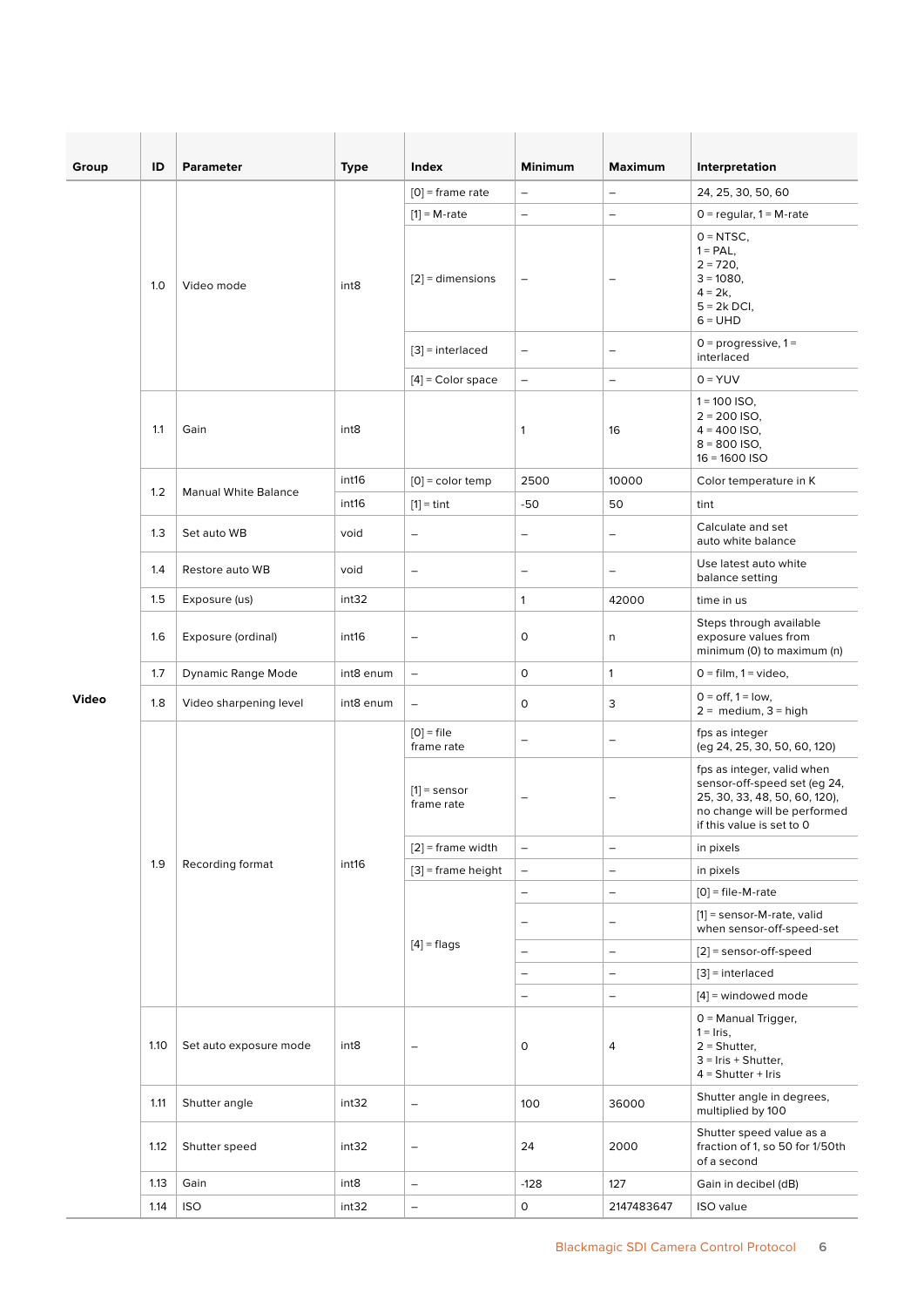| Group  | ID  | <b>Parameter</b>                                              | Type                | Index                           | <b>Minimum</b>           | <b>Maximum</b>           | Interpretation                                                                                                                                                |
|--------|-----|---------------------------------------------------------------|---------------------|---------------------------------|--------------------------|--------------------------|---------------------------------------------------------------------------------------------------------------------------------------------------------------|
|        | 2.0 | Mic level                                                     | fixed16             | $\overline{\phantom{a}}$        | $\circ$                  | $\mathbf{1}$             | $0.0 = \text{minimum}$ ,<br>$1.0 =$ maximum                                                                                                                   |
|        | 2.1 | Headphone level                                               | fixed16             | $\qquad \qquad -$               | $\mathsf O$              | $\mathbf{1}$             | $0.0 = \text{minimum}$ ,<br>$1.0 =$ maximum                                                                                                                   |
|        | 2.2 | Headphone program mix                                         | fixed16             | $\overline{\phantom{0}}$        | 0                        | $\mathbf{1}$             | $0.0 = \text{minimum}$ ,<br>$1.0 =$ maximum                                                                                                                   |
|        | 2.3 | Speaker level                                                 | fixed16             | $\equiv$                        | 0                        | $\mathbf{1}$             | $0.0 = \text{minimum}$ ,<br>$1.0 =$ maximum                                                                                                                   |
| Audio  | 2.4 | Input type                                                    | int8                | $\qquad \qquad -$               | 0                        | $\overline{2}$           | $0 =$ internal mic,<br>$1 =$ line level input,<br>$2 =$ low mic level input,<br>$3$ = high mic level input                                                    |
|        | 2.5 |                                                               |                     | $[0]$ ch <sub>0</sub>           | $\circ$                  | $\mathbf{1}$             | $0.0 = \text{minimum}$ ,<br>$1.0 =$ maximum                                                                                                                   |
|        |     | Input levels                                                  | fixed16             | $[1]$ ch1                       | 0                        | $\mathbf{1}$             | $0.0 = \text{minimum}$ ,<br>$1.0 =$ maximum                                                                                                                   |
|        | 2.6 | Phantom power                                                 | boolean             | $\overline{\phantom{a}}$        | $\qquad \qquad -$        | $\qquad \qquad -$        | $true = powered,$<br>$false = not powered$                                                                                                                    |
|        | 3.0 | Overlay enables                                               | uint16<br>bit field |                                 |                          | $\overline{\phantom{0}}$ | bit flags:<br>$[0]$ = display status,<br>$[1]$ = display frame guides<br>Some cameras don't allow<br>separate control of frame<br>guides and status overlays. |
|        | 3.1 | Frame guides style<br>(Camera 3.x)                            | int <sub>8</sub>    | $[0]$ = frame<br>guides style   | $\mathsf O$              | 8                        | $0 = HDTV$ , $1 = 4:3$ , $2 = 2.4:1$ ,<br>$3 = 2.39:1, 4 = 2.35:1,$<br>$5 = 1.85:1, 6 = 1$ thirds                                                             |
| Output | 3.2 | Frame guides opacity<br>(Camera 3.x)                          | fixed16             | $[1]$ = frame<br>guide opacity  | 0.1                      | $\mathbf{1}$             | $0.0 =$ transparent,<br>$1.0 =$ opaque                                                                                                                        |
|        | 3.3 | Overlays<br>(replaces .1 and .2<br>above from<br>Cameras 4.0) | int <sub>8</sub>    | $[0]$ = frame<br>guides style   | -                        | $\overline{\phantom{0}}$ | $0 =$ off, $1 = 2.4:1$ , $2 = 2.39:1$ ,<br>$3 = 2.35:1, 4 = 1.85:1, 5 = 16:9,$<br>$6 = 14:9, 7 = 4:3$                                                         |
|        |     |                                                               |                     | $[1]$ = frame<br>guide opacity  | 0                        | 100                      | $0 =$ transparent,<br>$100 =$ opaque                                                                                                                          |
|        |     |                                                               |                     | $[2]$ = safe area<br>percentage | $\Omega$                 | 100                      | percentage of full frame<br>used by safe area guide<br>(0 means off)                                                                                          |
|        |     |                                                               |                     | $[3]$ = grid style              | $\overline{\phantom{0}}$ | $\overline{\phantom{0}}$ | bit flags: [0] = display thirds,<br>$[1]$ = display cross hairs,<br>$[2]$ = display center dot                                                                |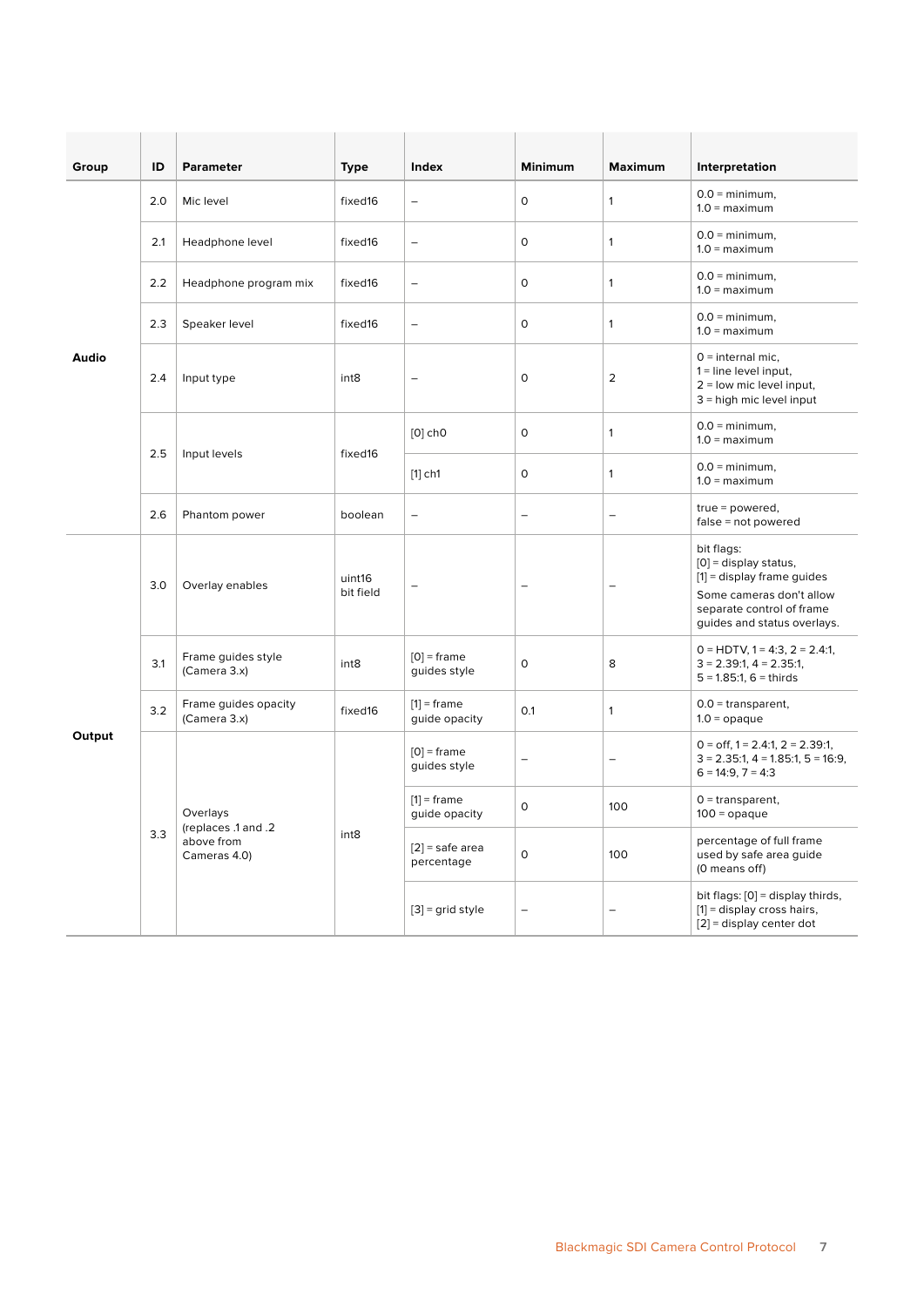| Group              | ID  | <b>Parameter</b>                     | <b>Type</b>        | Index                          | <b>Minimum</b>           | <b>Maximum</b>           | Interpretation                                                                                                                       |
|--------------------|-----|--------------------------------------|--------------------|--------------------------------|--------------------------|--------------------------|--------------------------------------------------------------------------------------------------------------------------------------|
|                    | 4.0 | <b>Brightness</b>                    | fixed16            | $\qquad \qquad -$              | 0                        | $\mathbf{1}$             | $0.0 = \text{minimum}$ ,<br>$1.0 =$ maximum                                                                                          |
|                    |     |                                      |                    | $\qquad \qquad -$              | $\overline{\phantom{a}}$ | $\qquad \qquad -$        | $0x4 = zebra$                                                                                                                        |
|                    | 4.1 | Overlay enables                      | int16<br>bit field | $\overline{\phantom{0}}$       | $\overline{\phantom{m}}$ | $\overline{\phantom{a}}$ | $0x8 =$ peaking                                                                                                                      |
|                    |     |                                      |                    | -                              | $\qquad \qquad -$        | $\qquad \qquad -$        |                                                                                                                                      |
|                    | 4.2 | Zebra level                          | fixed16            | $\qquad \qquad -$              | 0                        | $\mathbf{1}$             | $0.0 = \text{minimum}$ ,<br>$1.0 =$ maximum                                                                                          |
| <b>Display</b>     | 4.3 | Peaking level                        | fixed16            | $\qquad \qquad -$              | 0                        | 1                        | $0.0 = \text{minimum}$ ,<br>$1.0 =$ maximum                                                                                          |
|                    | 4.4 | Color bars display<br>time (seconds) | int8               | $\equiv$                       | 0                        | 30                       | $0 =$ disable bars, 1-30 =<br>enable bars with timeout (s)                                                                           |
|                    |     |                                      |                    | $[0]$ = focus<br>assist method | $\qquad \qquad -$        | $\qquad \qquad -$        | $0 = Peak$ .<br>1 = Colored lines                                                                                                    |
|                    | 4.5 | <b>Focus Assist</b>                  | int8               | $[1]$ = focus<br>line color    |                          | $\overline{\phantom{0}}$ | $0 = Red$ ,<br>$1 = Green$ ,<br>$2 =$ Blue,<br>$3$ = White,<br>$4 = Black$                                                           |
|                    | 5.0 | Tally brightness                     | fixed16            | $\qquad \qquad -$              | 0                        | 1                        | Sets the tally front and tally<br>rear brightness to the<br>same level.<br>$0.0 = \text{minimum}$ ,<br>$1.0 =$ maximum               |
| <b>Tally</b>       | 5.1 | Front tally brightness               | fixed16            | $\qquad \qquad -$              | 0                        | 1                        | Sets the tally front<br>brightness.<br>$0.0 = \text{minimum}$ ,<br>$1.0 =$ maximum                                                   |
|                    | 5.2 | Rear tally brightness                | fixed16            | $\overline{\phantom{m}}$       | 0                        | 1                        | Sets the tally rear brightness.<br>$0.0 = \text{minimum}$ ,<br>$1.0 =$ maximum<br>Tally rear brightness cannot<br>be turned off      |
| <b>Reference</b>   | 6.0 | Source                               | int8 enum          | $\qquad \qquad -$              | 0                        | 2                        | $0 =$ internal,<br>$1 = program,$<br>$2 =$ external                                                                                  |
|                    | 6.1 | Offset                               | int32              | $\equiv$                       | $\qquad \qquad -$        | $\qquad \qquad -$        | +/- offset in pixels                                                                                                                 |
|                    | 7.0 |                                      |                    | [0] time                       | $\overline{\phantom{0}}$ | $\overline{\phantom{m}}$ | BCD - HHMMSSFF (UCT)                                                                                                                 |
|                    |     | Real Time Clock                      | int32              | $[1]$ date                     | $\qquad \qquad -$        | $\overline{\phantom{0}}$ | BCD - YYYYMMDD                                                                                                                       |
| Confi-<br>guration | 7.1 | System language                      | string             | $\qquad \qquad -$              | $\overline{\phantom{0}}$ | $\qquad \qquad -$        | ISO-639-1 two character<br>language code                                                                                             |
|                    | 7.2 | Timezone                             | int32              | $\overline{\phantom{0}}$       | $\qquad \qquad -$        | $\overline{\phantom{0}}$ | Minutes offset from UTC                                                                                                              |
|                    | 7.3 | Location                             | int <sub>64</sub>  | [0] latitude                   | $\overline{\phantom{0}}$ | $\qquad \qquad -$        | BCD - s0DDdddddddddddd<br>where s is the sign:<br>$0 =$ north (+), $1 =$ south (-);<br>DD degrees, dddddddddddd<br>decimal degrees   |
|                    |     |                                      |                    | [1] longitude                  | $\overline{\phantom{0}}$ |                          | BCD - sDDDdddddddddddd<br>where s is the sign: $0 = west$<br>$(-)$ , 1 = east $(+)$ ; DDD degrees,<br>ddddddddddd<br>decimal degrees |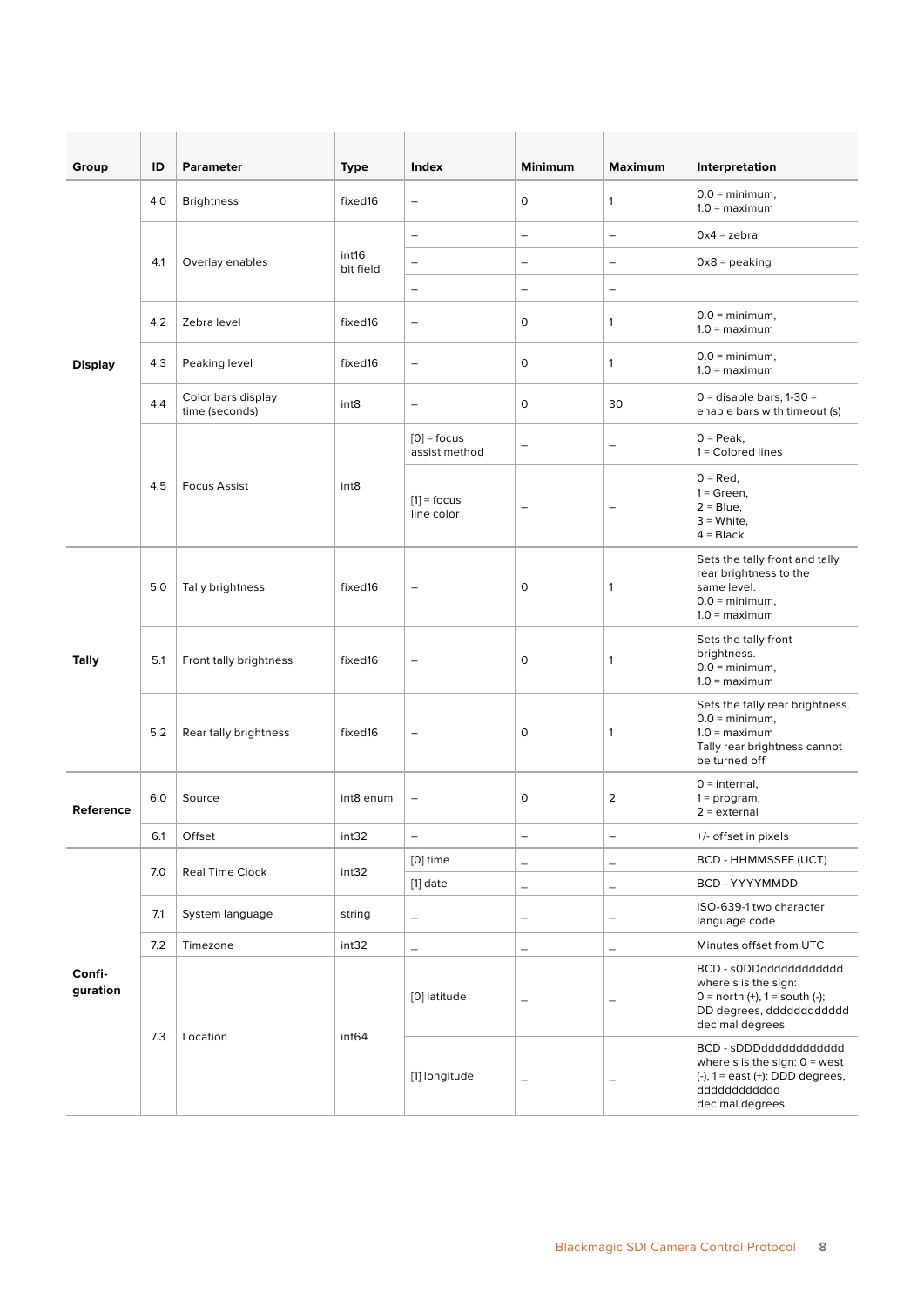| Group      | ID  | <b>Parameter</b>                | <b>Type</b> | Index                    | <b>Minimum</b>           | <b>Maximum</b>    | Interpretation    |
|------------|-----|---------------------------------|-------------|--------------------------|--------------------------|-------------------|-------------------|
|            |     |                                 |             | $[0]$ red                | $-2$                     | $\overline{2}$    | default 0.0       |
|            |     |                                 |             | [1] green                | $-2$                     | $\overline{2}$    | default 0.0       |
|            | 8.0 | Lift Adjust                     | fixed16     | [2] blue                 | $-2$                     | $\overline{2}$    | default 0.0       |
|            |     |                                 |             | $[3]$ luma               | $-2$                     | $\overline{2}$    | default 0.0       |
|            |     |                                 |             | $[0]$ red                | $-4$                     | $\overline{4}$    | default 0.0       |
|            |     |                                 |             | [1] green                | $-4$                     | 4                 | default 0.0       |
|            | 8.1 | Gamma Adjust                    | fixed16     | [2] blue                 | $-4$                     | 4                 | default 0.0       |
|            |     |                                 |             | $[3]$ luma               | $-4$                     | $\overline{4}$    | default 0.0       |
|            | 8.2 | Gain Adjust                     | fixed16     | $[0]$ red                | $\mathsf{O}$             | 16                | default 1.0       |
|            |     |                                 |             | [1] green                | $\mathsf O$              | 16                | default 1.0       |
| Color      |     |                                 |             | [2] blue                 | $\mathsf{O}\xspace$      | 16                | default 1.0       |
| Correction |     |                                 |             | $[3]$ luma               | $\mathsf{O}$             | 16                | default 1.0       |
|            |     | Offset Adjust                   | fixed16     | $[0]$ red                | -8                       | 8                 | default 0.0       |
|            | 8.3 |                                 |             | [1] green                | -8                       | 8                 | default 0.0       |
|            |     |                                 |             | $[2]$ blue               | -8                       | 8                 | default 0.0       |
|            |     |                                 |             | $[3]$ luma               | -8                       | 8                 | default 0.0       |
|            | 8.4 | Contrast Adjust                 | fixed16     | [0] pivot                | $\mathsf{O}\xspace$      | $\mathbf{1}$      | default 0.5       |
|            |     |                                 |             | $[1]$ adj                | $\mathsf O$              | 2                 | default 1.0       |
|            | 8.5 | Luma mix                        | fixed16     | $\overline{\phantom{m}}$ | $\mathsf O$              | $\mathbf{1}$      | default 1.0       |
|            |     |                                 |             | $[0]$ hue                | $-1$                     | $\mathbf{1}$      | default 0.0       |
|            | 8.6 | Color Adjust                    | fixed16     | $[1]$ sat                | $\mathsf O$              | $\overline{2}$    | default 1.0       |
|            | 8.7 | <b>Correction Reset Default</b> | void        | $\overline{\phantom{a}}$ | $\overline{\phantom{a}}$ | $\qquad \qquad -$ | reset to defaults |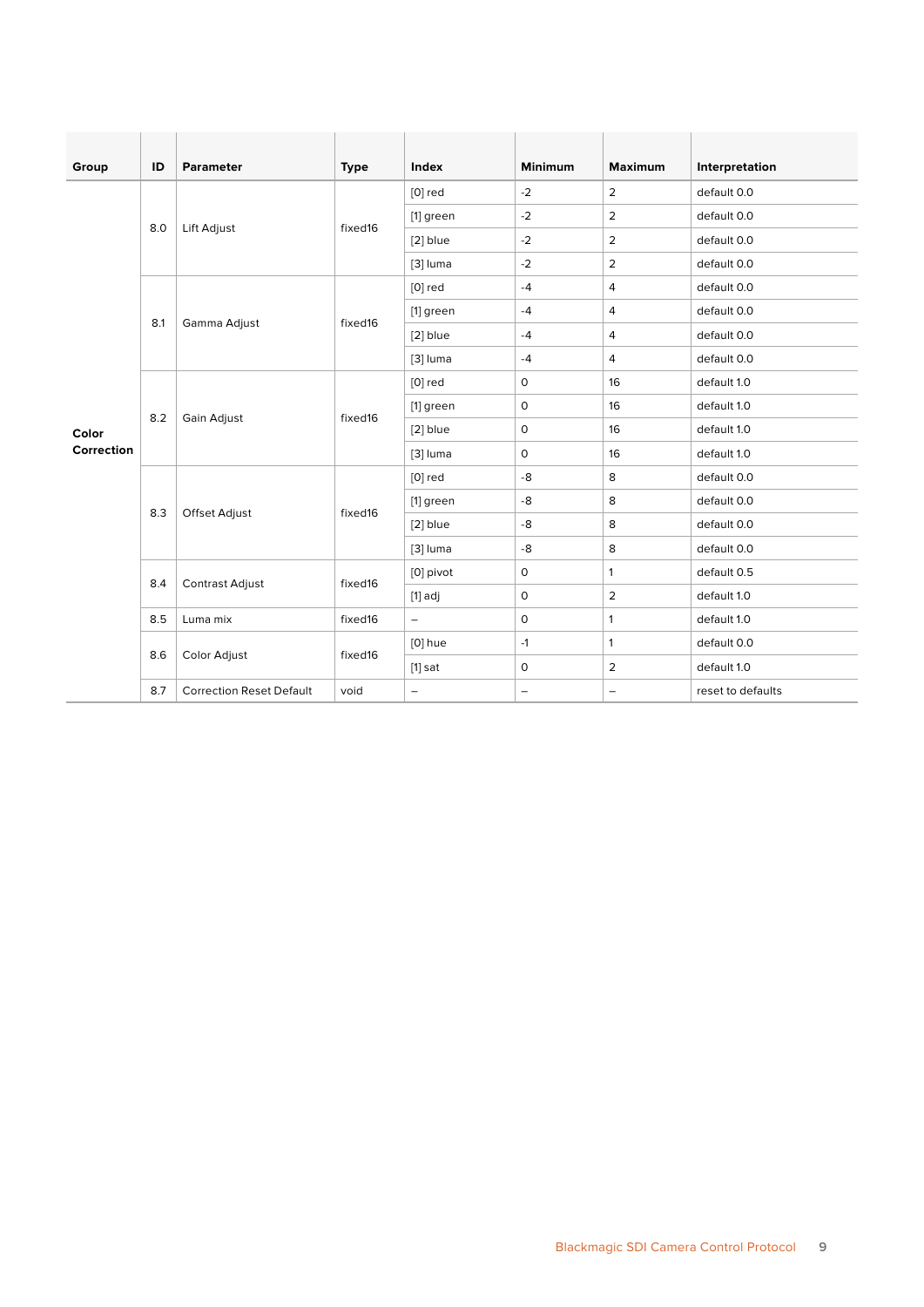| Group                 | ID   | <b>Parameter</b>     | <b>Type</b>              | Index                            | <b>Minimum</b>           | <b>Maximum</b>           | Interpretation                                                                                                               |
|-----------------------|------|----------------------|--------------------------|----------------------------------|--------------------------|--------------------------|------------------------------------------------------------------------------------------------------------------------------|
|                       |      |                      |                          | $[0]$ = basic codec              | $\qquad \qquad -$        | $\overline{\phantom{0}}$ | $0 = RAW,$<br>$1 = DNxHD$ ,<br>$2 = ProRes$ ,<br>3 = Blackmagic RAW                                                          |
|                       |      |                      |                          | $[1]$ = codec variant            | -                        | $\qquad \qquad -$        | RAW:<br>$0 =$ Uncompressed,<br>$1 =$ lossy 3:1,<br>$2 =$ lossy 4:1                                                           |
| <b>Media</b>          | 10.0 | Codec                | int <sub>8</sub><br>enum |                                  | -                        | $\overline{\phantom{a}}$ | ProRes:<br>$0 = HQ$ ,<br>$1 = 422$ ,<br>$2 = LT$ , $3 = Proxy$ ,<br>$4 = 444$ , $5 = 444XQ$                                  |
|                       |      |                      |                          |                                  | -                        | $\qquad \qquad -$        | <b>Blackmagic RAW:</b><br>$0 = Q_0$ ,<br>$1 = Q5$ ,<br>$2 = 3:1$<br>$3 = 5:1$<br>$4 = 8:1$ ,<br>$5 = 12:1$                   |
|                       | 10.1 | Transport mode       | int <sub>8</sub>         | $[0]$ = mode                     | $\overline{\phantom{0}}$ | $\overline{\phantom{0}}$ | $0$ = Preview,<br>$1 =$ Play,<br>$2 =$ Record                                                                                |
|                       |      |                      |                          | $[1]$ = speed                    | -                        | $\qquad \qquad -$        | $-ve =$ multiple speeds<br>backwards,<br>$0 =$ pause,<br>$+ve = multiple$<br>speeds forwards                                 |
|                       |      |                      |                          | $[2]$ = flags                    | -                        | $\qquad \qquad -$        | $1 < 0 = loop$ ,<br>$1 < 1$ = play all,<br>$1 < 5$ = disk1 active,<br>$1 < 6$ = disk2 active,<br>1<<7 = time-lapse recording |
|                       |      |                      |                          | $[3]$ = active<br>storage medium | $\overline{\phantom{0}}$ | -                        | $0 = C$ Fast card,<br>$1 = SD$                                                                                               |
|                       |      |                      |                          | $[0]$ = pan velocity             | $-1.0$                   | 1.0                      | $-1.0$ = full speed left,<br>$1.0$ = full speed right                                                                        |
|                       | 11.0 | Pan/Tilt Velocity    | fixed 16                 | $[1]$ = tilt velocity            | $-1.0$                   | $1.0\,$                  | $-1.0$ = full speed down,<br>$1.0 = full speed up$                                                                           |
| <b>PTZ</b><br>Control | 11.1 | <b>Memory Preset</b> | int8 enum                | $[0] =$<br>preset command        | $\qquad \qquad -$        | $\overline{\phantom{a}}$ | $0 = reset,$<br>$1 = store location,$<br>$2 =$ recall location                                                               |
|                       |      |                      | int8                     | $[1] =$<br>preset slot           | $\mathsf O$              | 5                        | $\overline{\phantom{a}}$                                                                                                     |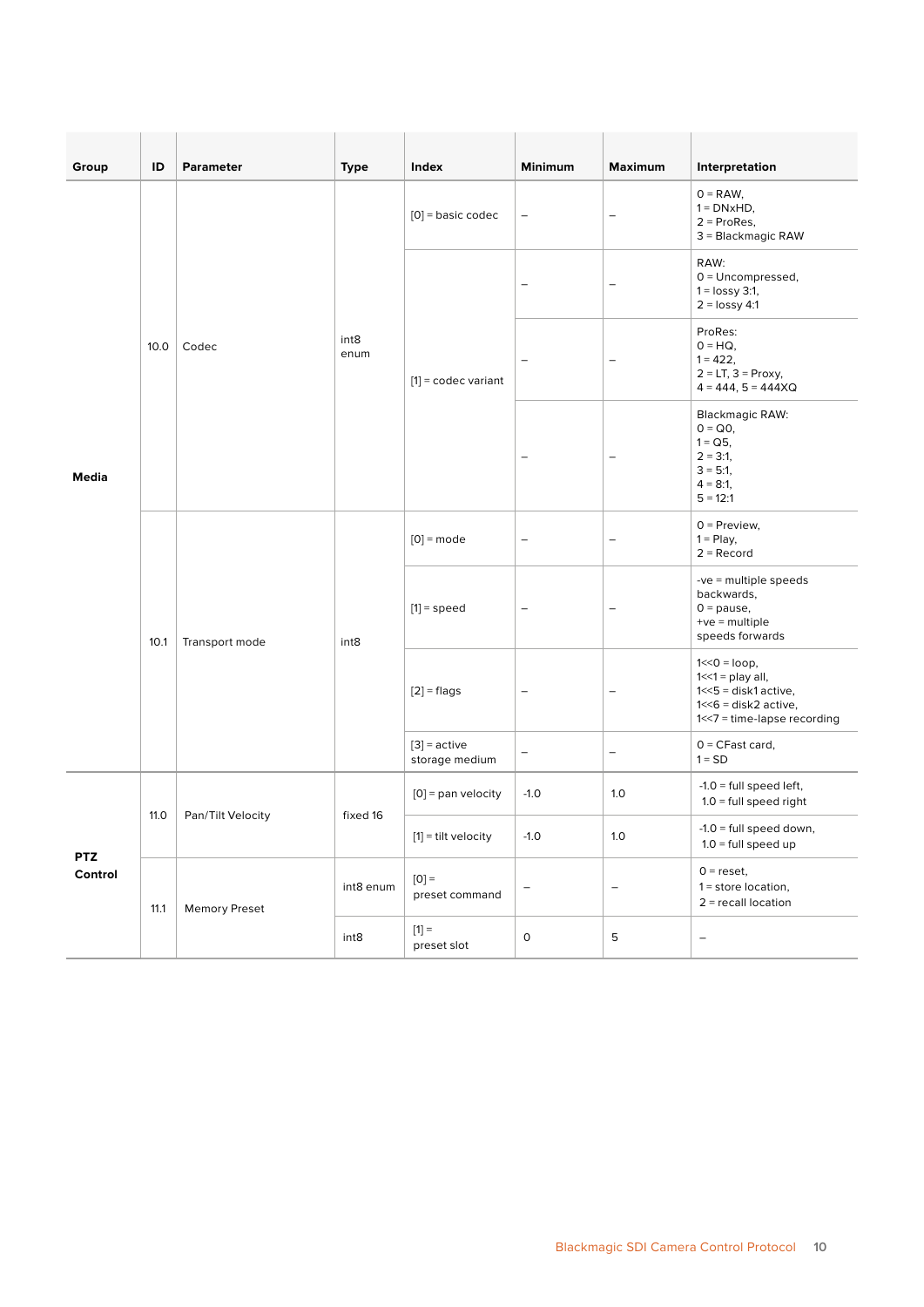# <span id="page-10-0"></span>**Example Protocol Packets**

| Operation                                                                               | Packet<br>Length | <b>Byte</b>         |                |                     |                |                     |                |                |                |                                       |               |                |                         |                |             |                     |                     |
|-----------------------------------------------------------------------------------------|------------------|---------------------|----------------|---------------------|----------------|---------------------|----------------|----------------|----------------|---------------------------------------|---------------|----------------|-------------------------|----------------|-------------|---------------------|---------------------|
|                                                                                         |                  | $\mathsf{O}\xspace$ | $\mathbf{1}$   | $\overline{2}$      | 3              | $\overline{4}$      | 5              | $\,$ 6         | $\overline{7}$ | $\,8\,$                               | $\mathsf 9$   | 10             | 11                      | 12             | 13          | 14                  | 15                  |
|                                                                                         |                  |                     | header         |                     | command        |                     |                | data           |                |                                       |               |                |                         |                |             |                     |                     |
|                                                                                         |                  | destination         | length         | command             | reserved       | category            | parameter      | type           | operation      |                                       |               |                |                         |                |             |                     |                     |
| trigger instantaneous<br>auto focus on camera 4                                         | 8                | $\overline{a}$      | $\overline{4}$ | $\mathsf{O}$        | $\overline{0}$ | $\mathsf{O}\xspace$ | $\overline{1}$ | $\circ$        | $\circ$        |                                       |               |                |                         |                |             |                     |                     |
| turn on OIS on all cameras                                                              | 12               | 255                 | 5              | $\circ$             | $\circ$        | $\mathsf{O}$        | $\,$ 6         | $\circ$        | $\circ$        | $\mathbf{1}$                          | $\circ$       | $\mathbf 0$    | $\circ$                 |                |             |                     |                     |
| set exposure to 10 ms on<br>camera 4 (10 ms = 10000<br>$us = 0 \times 00002710$         | 12               | $\overline{4}$      | 8              | $\mathsf{O}$        | $\circ$        | $\mathbf{1}$        | $\overline{5}$ | 3              | $\circ$        | 0x10                                  |               | 0x27 0x00 0x00 |                         |                |             |                     |                     |
| add 15% to zebra level<br>$(15 % = 0.15 f = 0 x 0133 fp)$                               | 12               | $\overline{4}$      | $6\phantom{a}$ | $\mathsf{O}\xspace$ | $\circ$        | $\overline{4}$      | $\mathbf{2}$   | 128            | $\overline{1}$ |                                       | $0x33$ $0x01$ | $\circ$        | $\circ$                 |                |             |                     |                     |
| select 1080p 23.98 mode on<br>all cameras                                               | 16               | 255                 | $\mathsf{S}$   | $\circ$             | $\circ$        | $\mathbf{1}$        | $\circ$        | $\overline{1}$ | $\circ$        | 24                                    | $\mathbf{1}$  | $\mathsf 3$    | $\circ$                 | $\circ$        | $\circ$     | $\circ$             | $\circ$             |
| subtract 0.3 from gamma<br>adjust for green & blue<br>$(-0.3 \sim = 0 \times f d9a$ fp) | 16               | $\overline{4}$      | 12             | $\mathsf{O}\xspace$ | $\circ$        | $\,8\,$             | $\mathbf{1}$   | 128            | $\mathbf{1}$   | $\circ$                               | $\circ$       |                | $Ox9a$ Oxfd $Ox9a$ Oxfd |                |             | $\circ$             | $\circ$             |
| all operations combined                                                                 | 76               | $\overline{4}$      | $\overline{4}$ | $\mathsf O$         | $\circ$        | $\mathsf O$         | $\mathbf{1}$   | $\circ$        | $\circ$        | 255                                   | 5             | $\circ$        | $\circ$                 | $\circ$        | 6           | $\circ$             | $\circ$             |
|                                                                                         |                  | $\mathbf{1}$        | $\circ$        | $\mathsf O$         | $\circ$        | 4                   | 8              | $\circ$        | $\circ$        |                                       | 5             | 3              | $\circ$                 |                |             | 0x10 0x27 0x00 0x00 |                     |
|                                                                                         |                  | $\overline{4}$      | $\,$ 6 $\,$    | $\circ$             | $\circ$        | $\overline{4}$      | $\overline{2}$ | 128            |                | $1 \mid 0 \times 33 \mid 0 \times 01$ |               | $\overline{0}$ | $\circ$                 | 255            | $\mathsf 9$ | $\circ$             | $\mathsf{O}\xspace$ |
|                                                                                         |                  | $\overline{1}$      | $\circ$        | $\overline{1}$      | $\circ$        | 24                  | $\overline{1}$ | $\mathbf{3}$   | $\circ$        | $\circ$                               | $\circ$       | $\circ$        | $\circ$                 | $\overline{4}$ | $12$        | $\mathsf O$         | $\circ$             |
|                                                                                         |                  | $8\phantom{1}$      | $\mathbf{1}$   | 128                 | $\mathbf{1}$   | $\mathsf{O}$        | $\circ$        |                |                | Ox9a Oxfd Ox9a Oxfd                   |               | $\overline{0}$ | $\circ$                 |                |             |                     |                     |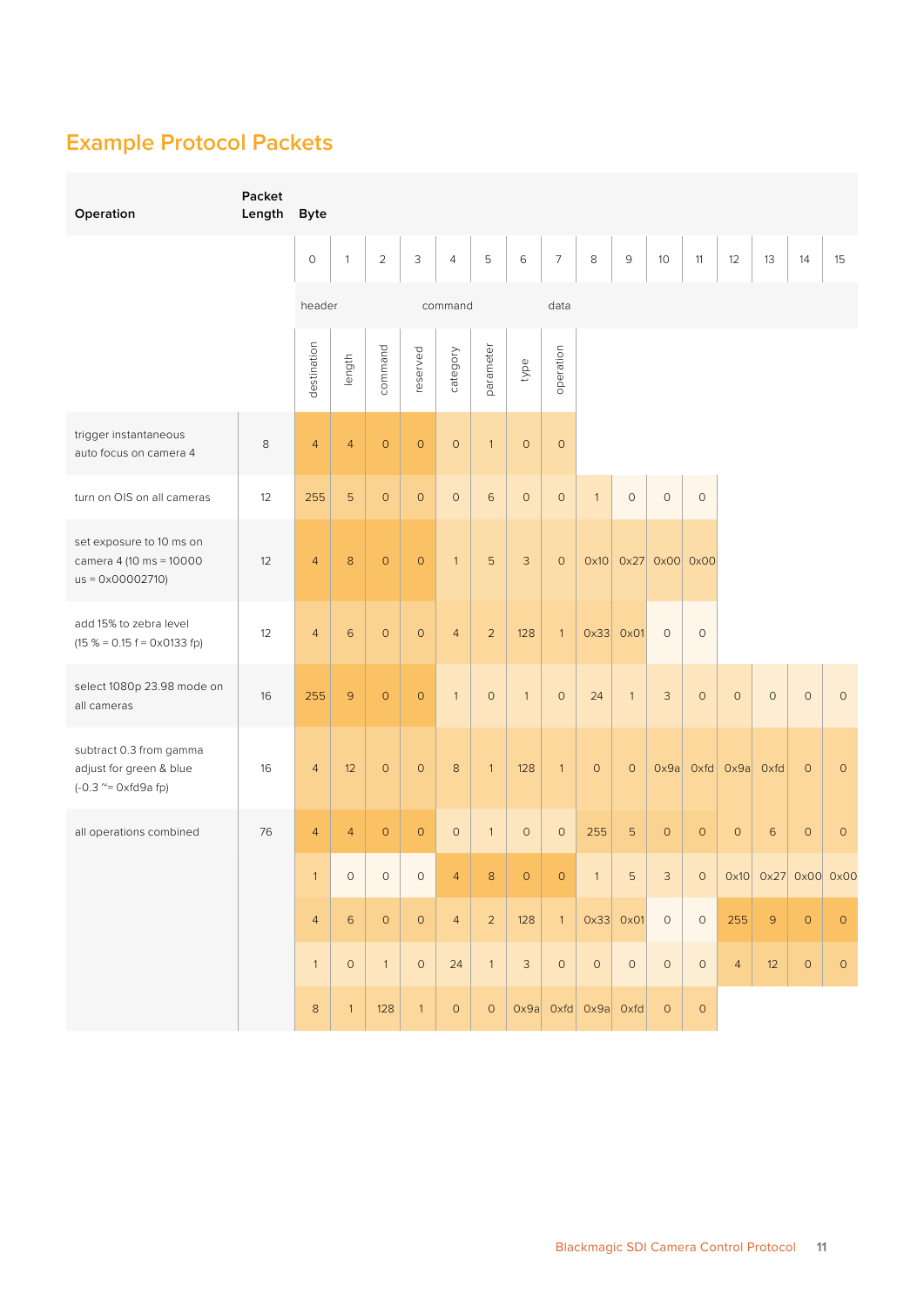# <span id="page-11-0"></span>**Blackmagic Embedded Tally Control Protocol**

### **Version 1.0 (30/04/14)**

This section is for third party developers or anybody who may wish to add support for the Blackmagic Embedded Tally Control Protocol to their products or system. It describes the protocol for sending tally information embedded in the non-active picture region of a digital video stream.

# Data Flow

A master device such as a broadcast switcher embeds tally information into its program feed which is broadcast to a number of slave devices such as cameras or camera controllers. The output from the slave devices is typically fed back to the master device, but may also be sent to a video monitor.

The primary flow of tally information is from the master device to the slaves. Each slave device may use its device id to extract and display the relevant tally information.

Slave devices pass through the tally packet on their output and update the monitor tally status, so that monitor devices connected to that individual output may display tally status without knowledge of the device id they are monitoring.

# **Assumptions**

Any data alignment / padding is explicit in the protocol. Bit fields are packed from LSB first.

# Blanking Encoding

One tally control packet may be sent per video frame. Packets are encoded as a SMPTE 291M packet with DID/SDID x51/x52 in the active region of VANC line 15. A tally control packet may contain up to 256 bytes of tally information.

# Packet Format

Each tally status consists of 4 bits of information:

 $uintA$  bit 0: program tally status (0=off, 1=on) bit 1: preview tally status (0=off, 1=on) bit 2-3: reserved (0x0)

The first byte of the tally packet contains the monitor device tally status and a version number.

Subsequent bytes of the tally packet contain tally status for pairs of slave devices. The master device sends tally status for the number of devices configured/supported, up to a maximum of 510.

struct tally

| uint8       |                                                          |
|-------------|----------------------------------------------------------|
| bit 0:      | monitor device program tally status (0=off, 1=on)        |
| bit 1:      | monitor device preview tally status (0=off, 1=on)        |
| bit $2-3$ : | reserved (0b00)                                          |
| bit 4-7:    | protocol version (0b0000)                                |
| uint8[0]    |                                                          |
| bit 0:      | slave device 1 program tally status (0=off, 1=on)        |
| bit 1:      | slave device 1 device preview tally status (0=off, 1=on) |
| bit $2-3$ : | reserved (0b00)                                          |
| bit 4:      | slave device 2 program tally status (0=off, 1=on)        |
| bit $5:$    | slave device 2 preview tally status (0=off, 1=on)        |
| bit 6-7:    | reserved (0b00)                                          |
|             |                                                          |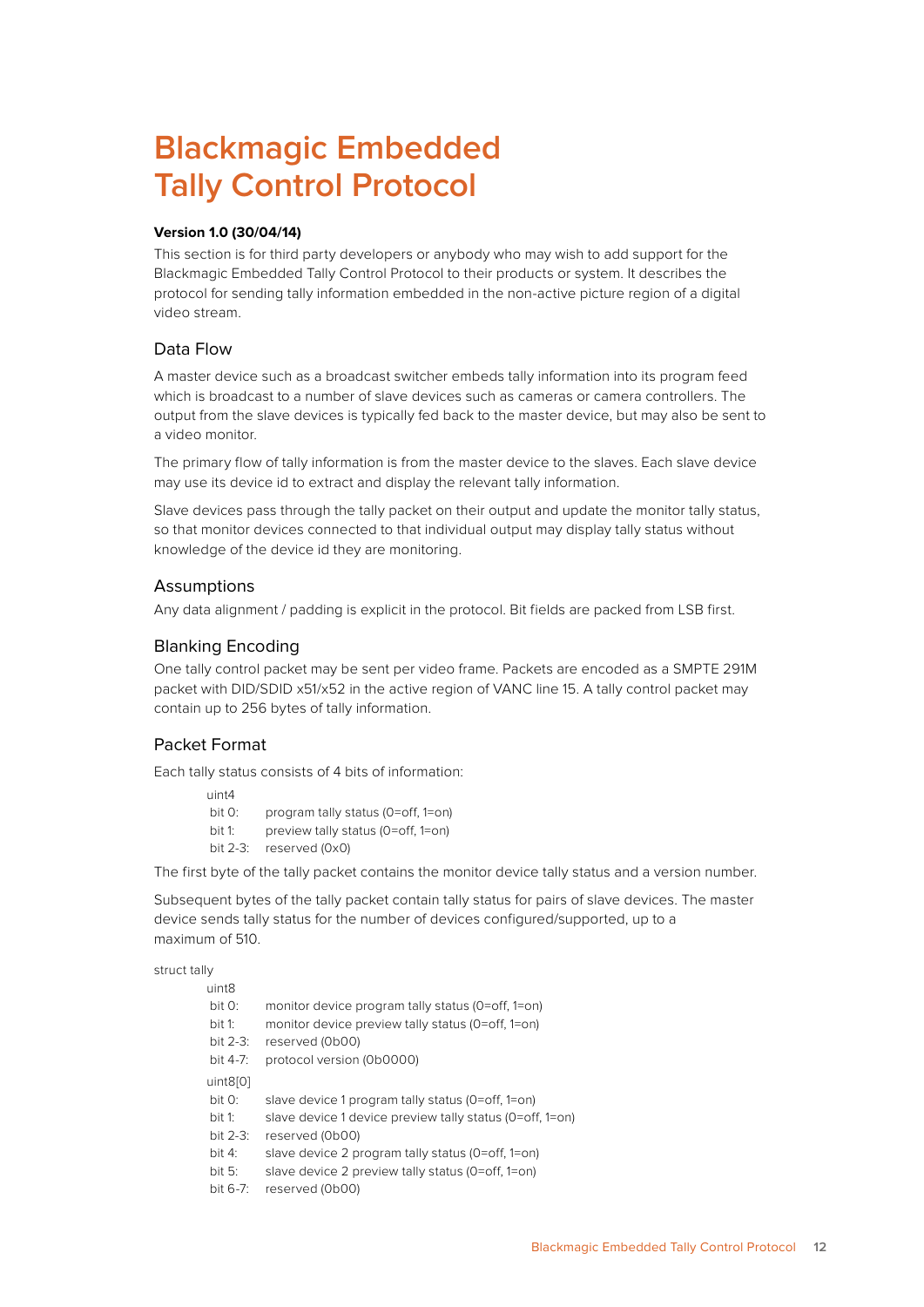#### uint8[1]

- bit 0: slave device 3 program tally status (0=off, 1=on)
- bit 1: slave device 3 device preview tally status (0=off, 1=on)
- 
- bit 2-3: reserved (0b00)<br>bit 4: slave device 4 pr slave device 4 program tally status (0=off, 1=on)
- bit 5: slave device 4 preview tally status (0=off, 1=on)
- bit 6-7: reserved (0b00)

. . .



| <b>Byte</b> | 7 MSB    | 6        | 5       | 4       | 3        | $\overline{2}$ | 1       | 0 LSB   |
|-------------|----------|----------|---------|---------|----------|----------------|---------|---------|
| $\mathbf 0$ | Version  | Version  | Version | Version | Reserved | Reserved       | Monitor | Monitor |
|             | (0b0)    | (0b0)    | (0b0)   | (0b0)   | (0b0)    | (0b0)          | Preview | Program |
| 1           | Reserved | Reserved | Slave 1 | Slave 1 | Reserved | Reserved       | Slave 0 | Slave 0 |
|             | (0b0)    | (0b0)    | Preview | Program | (0b0)    | (0b0)          | Preview | Program |
| 2           | Reserved | Reserved | Slave 3 | Slave 3 | Reserved | Reserved       | Slave 2 | Slave 2 |
|             | (0b0)    | (0b0)    | Preview | Program | (0b0)    | (0b0)          | Preview | Program |
| 3           | $\cdots$ |          |         |         |          |                |         |         |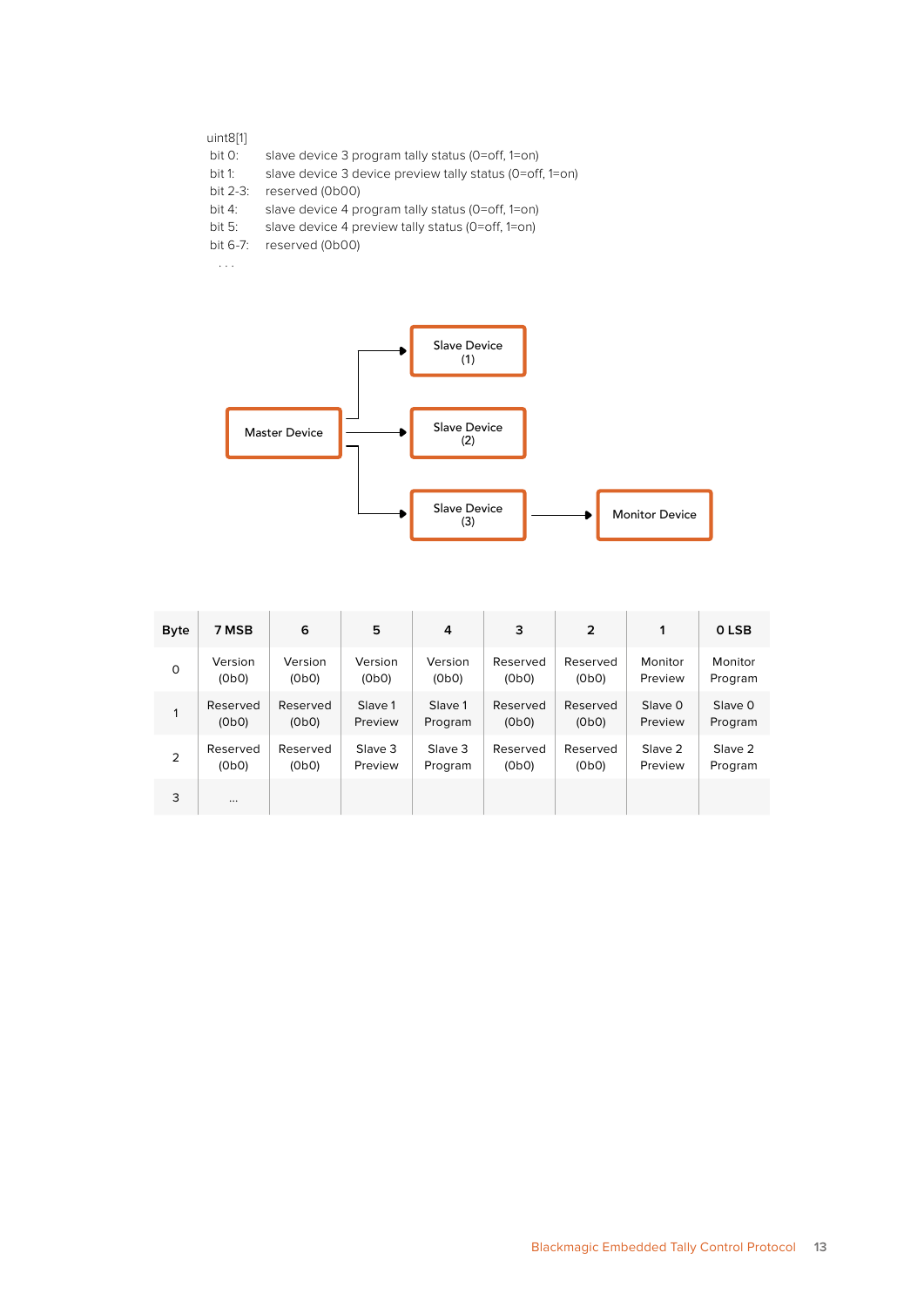# <span id="page-13-0"></span>**Visca Commands for PTZ control via SDI**

|                   | Up                      | 8x 01 06 01 VV WW 03 01 FF                      |                                                                                                 |  |
|-------------------|-------------------------|-------------------------------------------------|-------------------------------------------------------------------------------------------------|--|
|                   | Down                    | 8x 01 06 01 VV WW 03 02 FF                      |                                                                                                 |  |
|                   | Left                    | 8x 01 06 01 VV WW 01 03 FF                      |                                                                                                 |  |
|                   | Right                   | 8x 01 06 01 VV WW 02 03 FF                      | VV:                                                                                             |  |
|                   | UpLeft                  | 8x 01 06 01 VV WW 01 01 FF                      | Pan speed 01 to 18<br>WW:                                                                       |  |
|                   | UpRight                 | 8x 01 06 01 VV WW 02 01 FF                      | Tilt speed 01 to 17                                                                             |  |
|                   | DownLeft                | 8x 01 06 01 VV WW 01 02 FF                      | YYYY:<br>Pan position F725 to 08DB                                                              |  |
| Pan-tiltDrive     | DownRight               | 8x 01 06 01 VV WW 02 02 FF                      | (center 0000)                                                                                   |  |
|                   | Stop                    | 8x 01 06 01 VV WW 03 03 FF                      | ZZZZ:<br>Tilt position FE70 to 04B0                                                             |  |
|                   | AbsolutePosition        | 8x 01 06 02 VV WW<br>0Y 0Y 0Y 0Y 0Z 0Z 0Z 0Z FF | (image flip: OFF) (center 0000)<br>Tilt position FB50 to 0190<br>(image flip: ON) (center 0000) |  |
|                   | <b>RelativePosition</b> | 8x 01 06 03 VV WW<br>0Y 0Y 0Y 0Y 0Z 0Z 0Z 0Z FF |                                                                                                 |  |
|                   | Home                    | 0Y 0Y 0Y 0Y 0Z 0Z 0Z 0Z FF                      |                                                                                                 |  |
|                   | Reset                   | 8x 01 06 05 FF                                  |                                                                                                 |  |
|                   | Reset                   | 8x 01 04 3F 00 0p FF                            | p:                                                                                              |  |
| <b>CAM_Memory</b> | Set                     | 8x 01 04 3F 01 0p FF                            | Memory number (=0 to 5)<br>Corresponds to 1 to 6 on the                                         |  |
|                   | Recall                  | 8x 01 04 3F 02 0p FF                            | remote commander.                                                                               |  |

Compatible motorized heads include the following:

- KXWell KT-PH180BMD
- PTZOptics PT-Broadcaster
- RUSHWORKS PTX Model 1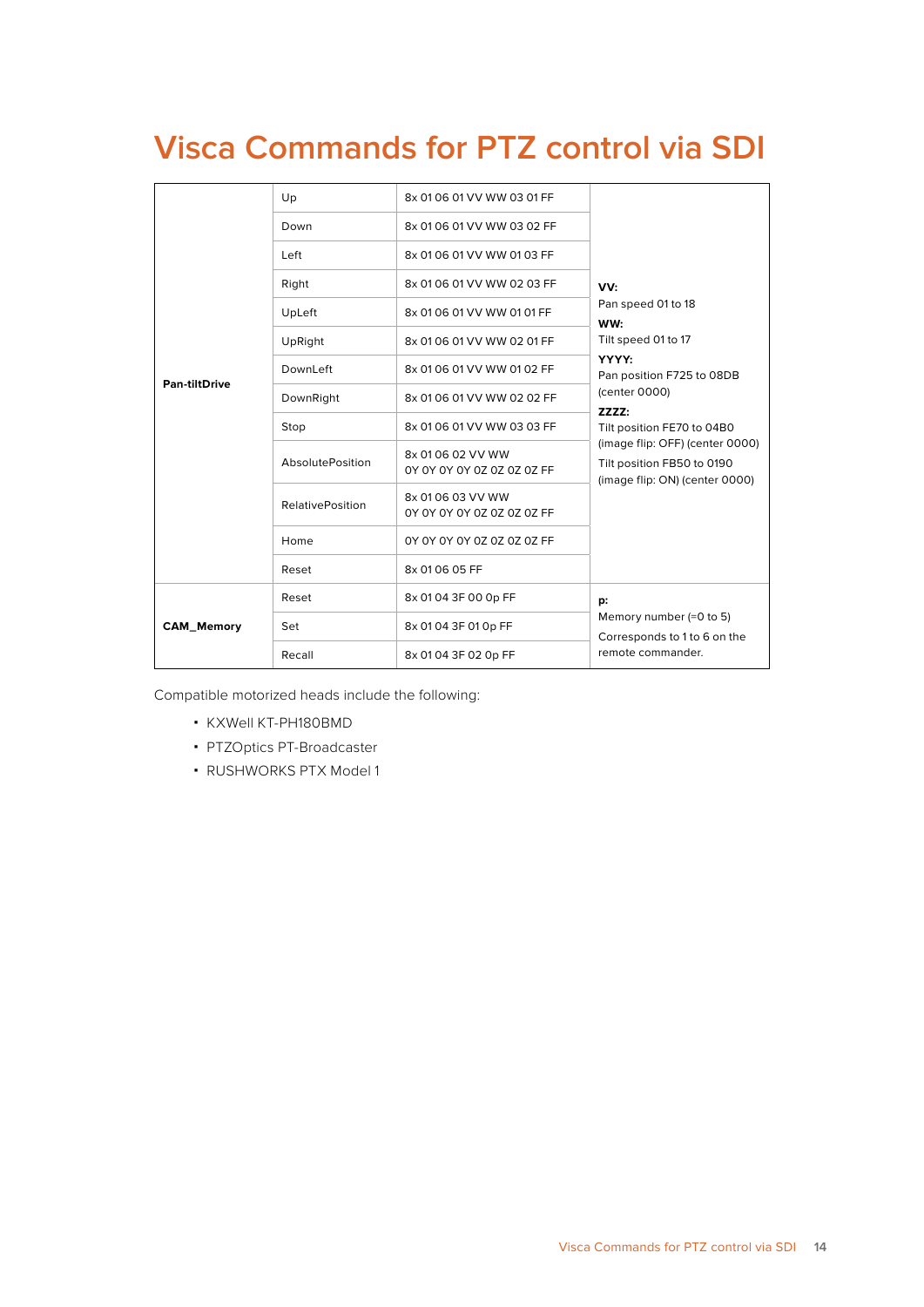# <span id="page-14-0"></span>**Blackmagic Bluetooth Camera Control**

Blackmagic cameras with Bluetooth LE implement a variety of features and commands that allow users to control their cameras wirelessly. Developers have full access to these features for their custom applications.

The following services and characteristics describe the full range of communication options that are available to the developer.

# **Service: Device Information Service**

UUID: 180A

### **Characteristics**

**Camera Manufacturer** UUID: 2A29 Read the name of the manufacturer (always "Blackmagic Design").

### **Camera Model**

UUID: 2A24

Read the name of the camera model (eg. "URSA Mini Pro").

# **Service: Blackmagic Camera Service**

UUID: 291D567A-6D75-11E6-8B77-86F30CA893D3

### **Characteristics**

### **Outgoing Camera Control (encrypted)**

UUID: 5DD3465F-1AEE-4299-8493-D2ECA2F8E1BB

Send Camera Control messages.

These messages are identical to those described in the Blackmagic SDI Camera Control Protocol section above. Please read that section for a list of supported messages and required formatting information.

For an example of how packets are structured, please see the 'example protocol packets' section in this document.

#### **Incoming Camera Control (encrypted)**

UUID: B864E140-76A0-416A-BF30-5876504537D9

Request notifications for this characteristic to receive Camera Control messages from the camera.

These messages are identical to those described in the Blackmagic SDI Camera Control Protocol section above. Please read that section for a list of supported messages and required formatting information.

#### **Timecode (encrypted)**

UUID: 6D8F2110-86F1-41BF-9AFB-451D87E976C8

Request notifications for this characteristic to receive timecode updates.

Timecode (HH:MM:SS:mm) is represented by a 32-bit BCD number: (eg. 09:12:53:10 = 0x09125310)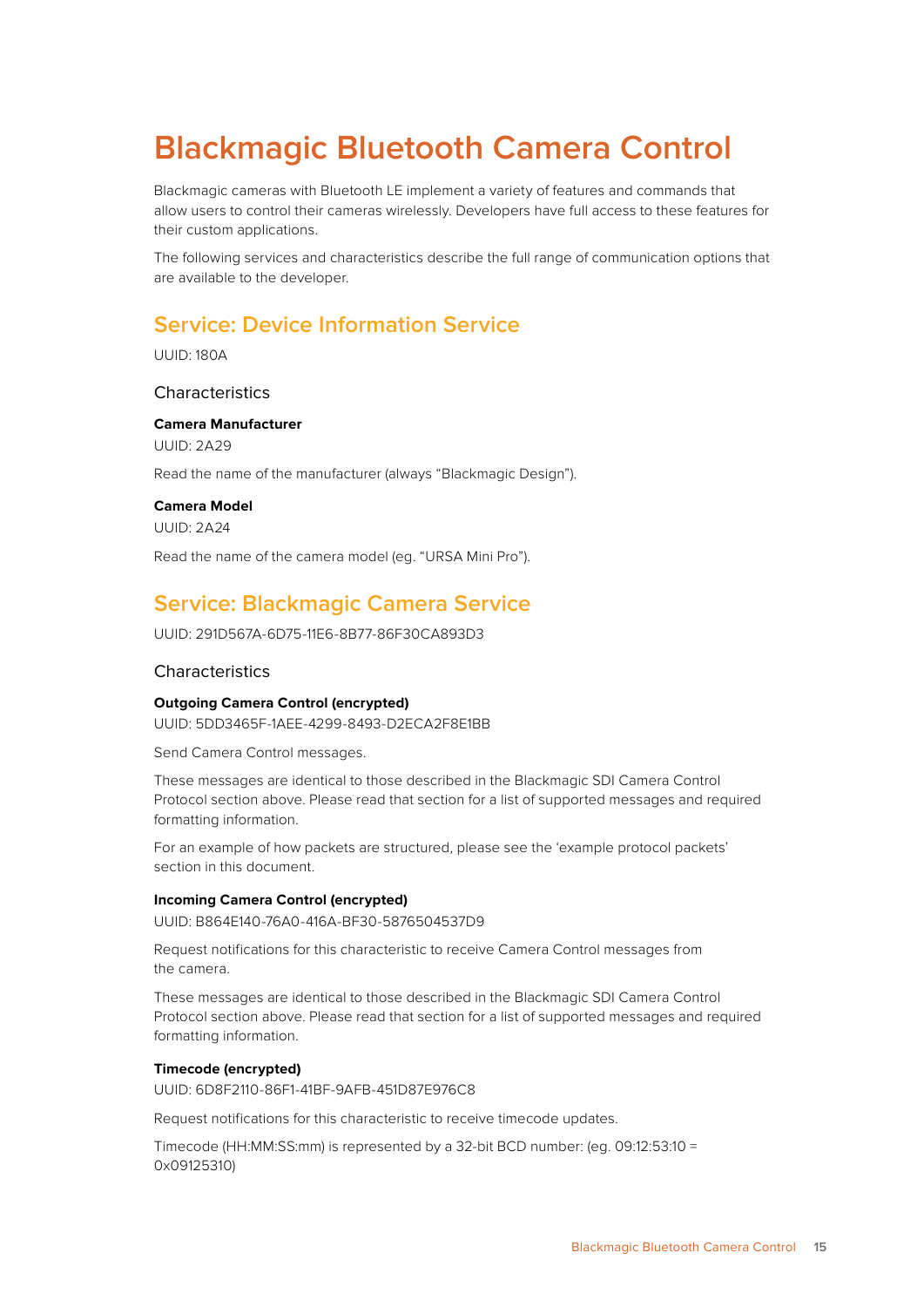#### <span id="page-15-0"></span>**Camera Status (encrypted)**

UUID: 7FE8691D-95DC-4FC5-8ABD-CA74339B51B9

Request notifications for this characteristic to receive camera status updates.

The camera status is represented by flags contained in an 8-bit integer:

| None                     | $= 0 \times 00$ |
|--------------------------|-----------------|
| Camera Power On          | $=$ 0x01        |
| Connected                | $= 0 \times 02$ |
| Paired                   | $= 0 \times 04$ |
| <b>Versions Verified</b> | $= 0 \times 08$ |
| Initial Payload Received | $=$ 0x10        |
| Camera Ready             | $= 0x20$        |
|                          |                 |

Send a value of 0x00 to power a connected camera off.

Send a value of 0x01 to power a connected camera on.

#### **Device Name**

UUID: FFAC0C52-C9FB-41A0-B063-CC76282EB89C

Send a device name to the camera (max. 32 characters).

The camera will display this name in the Bluetooth Setup Menu.

#### **Protocol Version**

UUID: 8F1FD018-B508-456F-8F82-3D392BEE2706

Read this value to determine the camera's supported CCU protocol version.

**NOTE** Encrypted characteristics can only be used once a device has successfully bonded or paired with the Blackmagic Camera. Once a connection has been established, any attempt to write to an encrypted characteristic will initiate bonding. For example, writing a 'Camera Power On' (0x01) message to the Camera Status characteristic.

Once bonding is initiated, the camera will display a 6-digit pin in the Bluetooth Setup Menu. Enter this pin on your device to establish an encrypted connection. The device will now be able to read, write and receive notifications from encrypted characteristics.

# **S.Bus**

Blackmagic Micro Studio Camera 4K and Blackmagic Micro Cinema Camera feature a 'remote' settings menu for setting remote functions using the S.Bus protocol. This protocol uses 1 connection to control up to 17 channels, and each of these channels can be mapped to a specific camera function. S.Bus receivers and decoders can be found in most major hobby stores online as they are often used for radio remote control of airplane and helicopter models.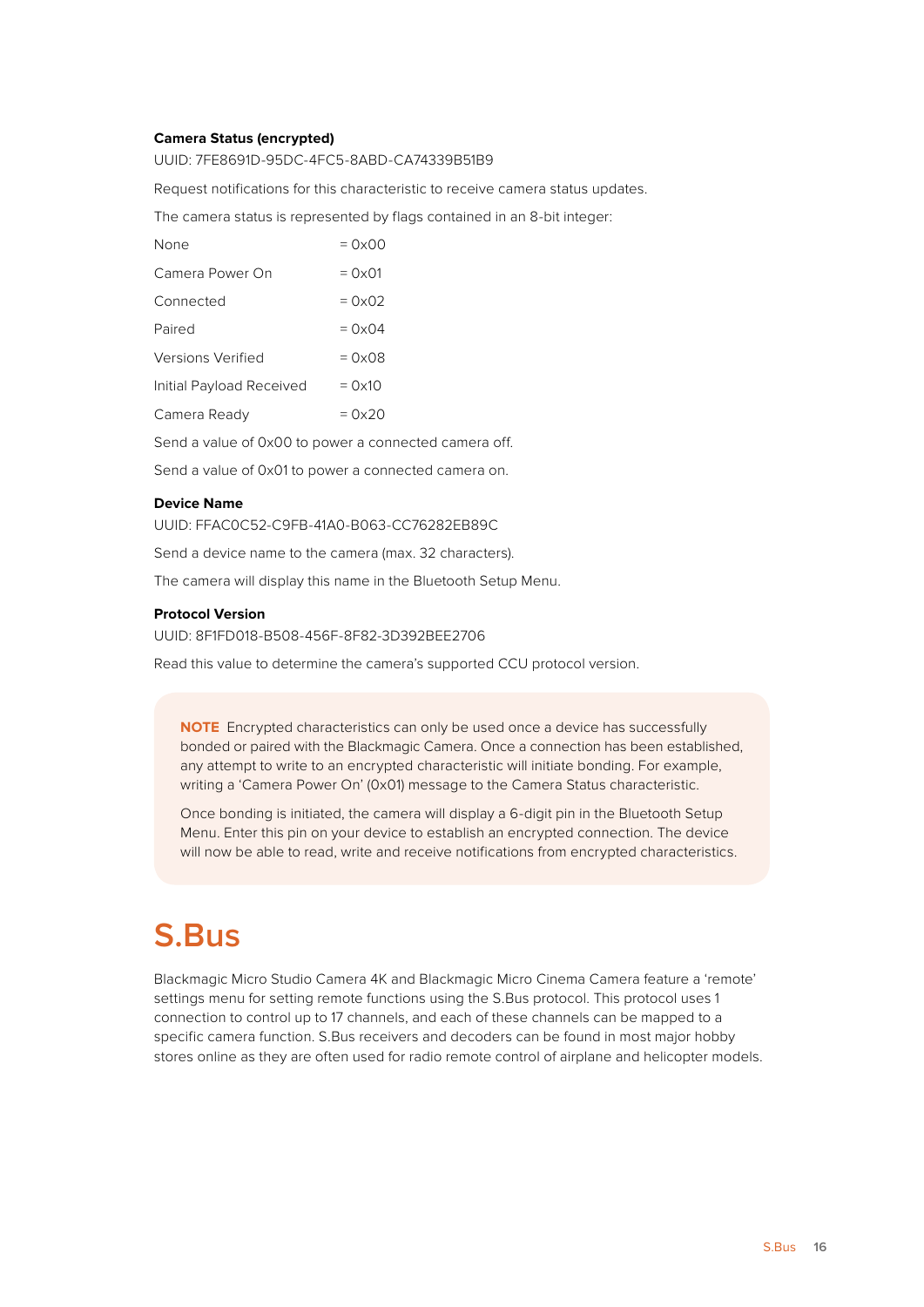<span id="page-16-0"></span>

| U<br>Camera          | Audio          | 8<br>Monitoring | Setup   | Remote  |  |  |
|----------------------|----------------|-----------------|---------|---------|--|--|
|                      | REC start/stop |                 |         | S.Bus 1 |  |  |
| Iris                 |                |                 |         | S.Bus 2 |  |  |
| Focus                |                |                 |         | S.Bus 3 |  |  |
| <b>Auto Focus</b>    |                |                 | S.Bus 4 |         |  |  |
| Zoom                 |                |                 |         | S.Bus 5 |  |  |
| Gain                 |                |                 |         | S.Bus 6 |  |  |
| <b>Shutter Speed</b> |                |                 |         | S.Bus 7 |  |  |
|                      |                |                 |         |         |  |  |

Remote settings – Blackmagic Micro Studio Camera 4K.

# Assigning Camera Functions to S.Bus Channels

If you are using S.Bus to control your Blackmagic Micro Studio Camera 4K, you can use the 'remote' menu to assign the following functions to individual S.Bus channels:

- Trigger record
- Iris
- Focus
- Auto focus
- Zoom
- Gain
- Shutter speed
- White balance
- Audio levels
- Frame rate

If you are using S.Bus to control your Micro Cinema Camera, you can use the 'remote' menu to assign the following functions individual S.Bus channels:

- Trigger record
- · Iris
- Focus
- Auto focus
- Zoom
- · ISO
- Shutter angle
- White balance
- Audio levels
- Frame rate
- Codec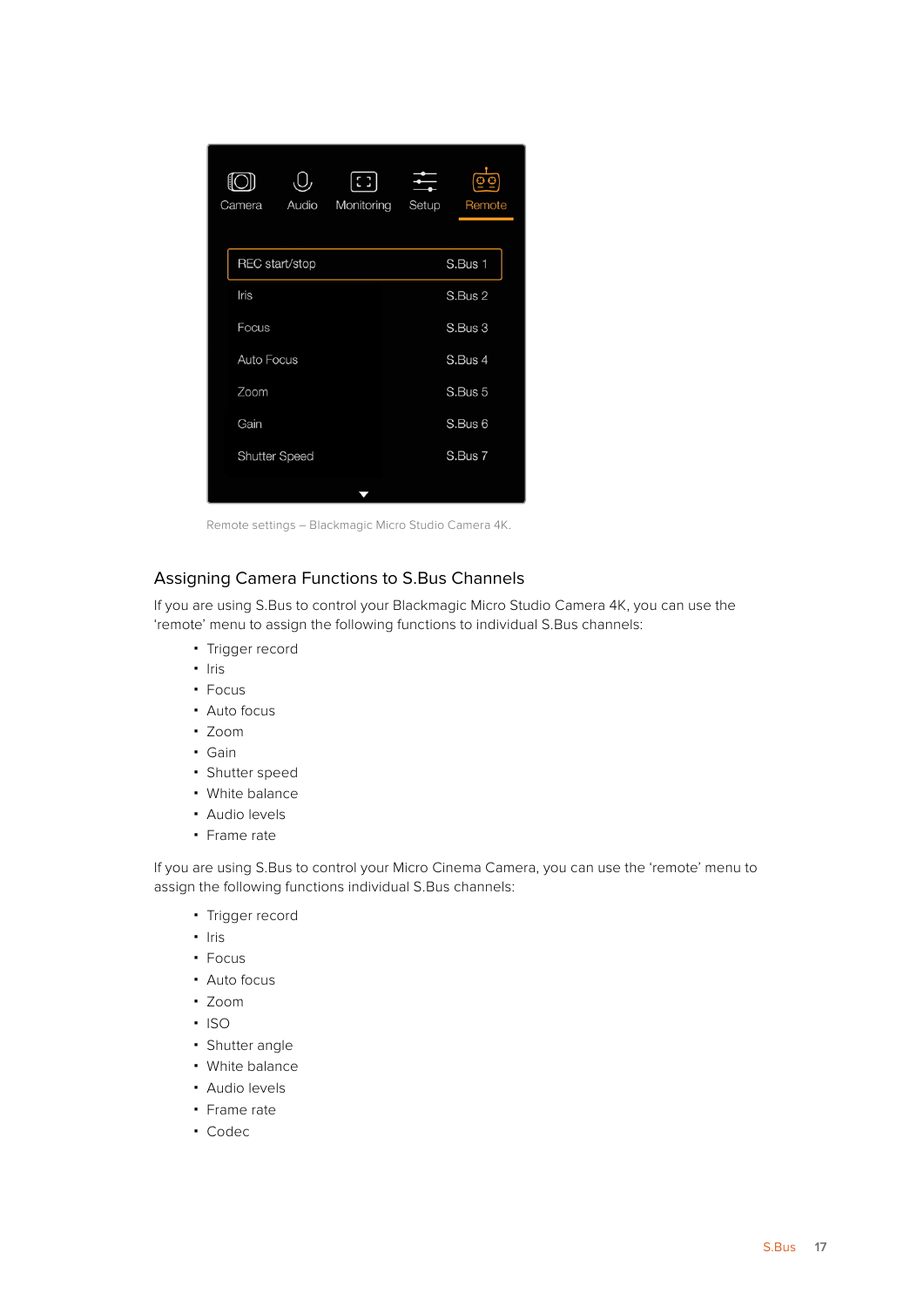<span id="page-17-0"></span>To assign functions to individual S.Bus channels, simply select the function you wish to control and assign an available channel using the 'up,' 'down' and 'set' buttons.

Standard radio transmitters for remote control vehicles that support the S.Bus protocol are usually setup with control ranges built into their controller output, so that all you need to do is assign camera functions to the correct individual S.Bus channels for remote control of your camera functions.

You can also use the S.Bus protocol to develop your own sophisticated custom control solutions.

### Developing a Custom Controller

If you would like to develop your own custom camera control solutions, you can use the S.Bus input on the expansion cable as a way to interface camera functions on Blackmagic Micro Studio Camera 4K and Blackmagic Micro Cinema Camera.

When sending commands via the S.Bus input to your camera, the input values will need to be between 44 and 212 in order to be interpreted by the camera. A value of 128 is considered to be the midpoint or neutral position when using a radio control transmitter.

The way in which specific commands are sent to the camera will depend upon how you have mapped the camera functions to your controller.

There are two ways to map the commands to the controls.

 The first type maps settings to specific ranges of the input so that sending a value within a certain range will trigger a particular setting.

For example, the f-stop settings on a lens from f1.8 to f22 will be distributed along the entire range of 44 to 212. Sending a value between 44 and 51 would set the lens to f1.8. These values will then continue along the entire range so that sending a value between 206 and 212 would select f22. Zoom and focus changes are controlled the same way.

| f1.8      | f2 | f2.8 | $\vert$ f4 | f5.6 | f8 | $\vert$ f11 | f16 | f22 |
|-----------|----|------|------------|------|----|-------------|-----|-----|
| $44 - 61$ |    |      |            |      |    |             |     |     |

 The second type of control registers any change from the neutral value of 128 to a value above or below and then back to the neutral point. This will be considered by the camera as a valid toggle signal, which increases or decreases the assigned settings. Settings like the REC trigger, autofocus, gain/ISO, shutter value, white balance and frame rate work on this basis.

You could assign camera functions to a control like a spring loaded joystick which snaps back to a neutral center point after each movement up or down. In this example a value of 44 would represent the maximum downward position of the joystick and 212 would represent the maximum upward position, while the center functions as a neutral point with a value of 128.



For example, if your gain settings are mapped to a joystick in this way, then after each upward movement of the joystick it would return to the neutral point in the center which toggles the camera to increase gain by one increment, say from 0dB to 6dB.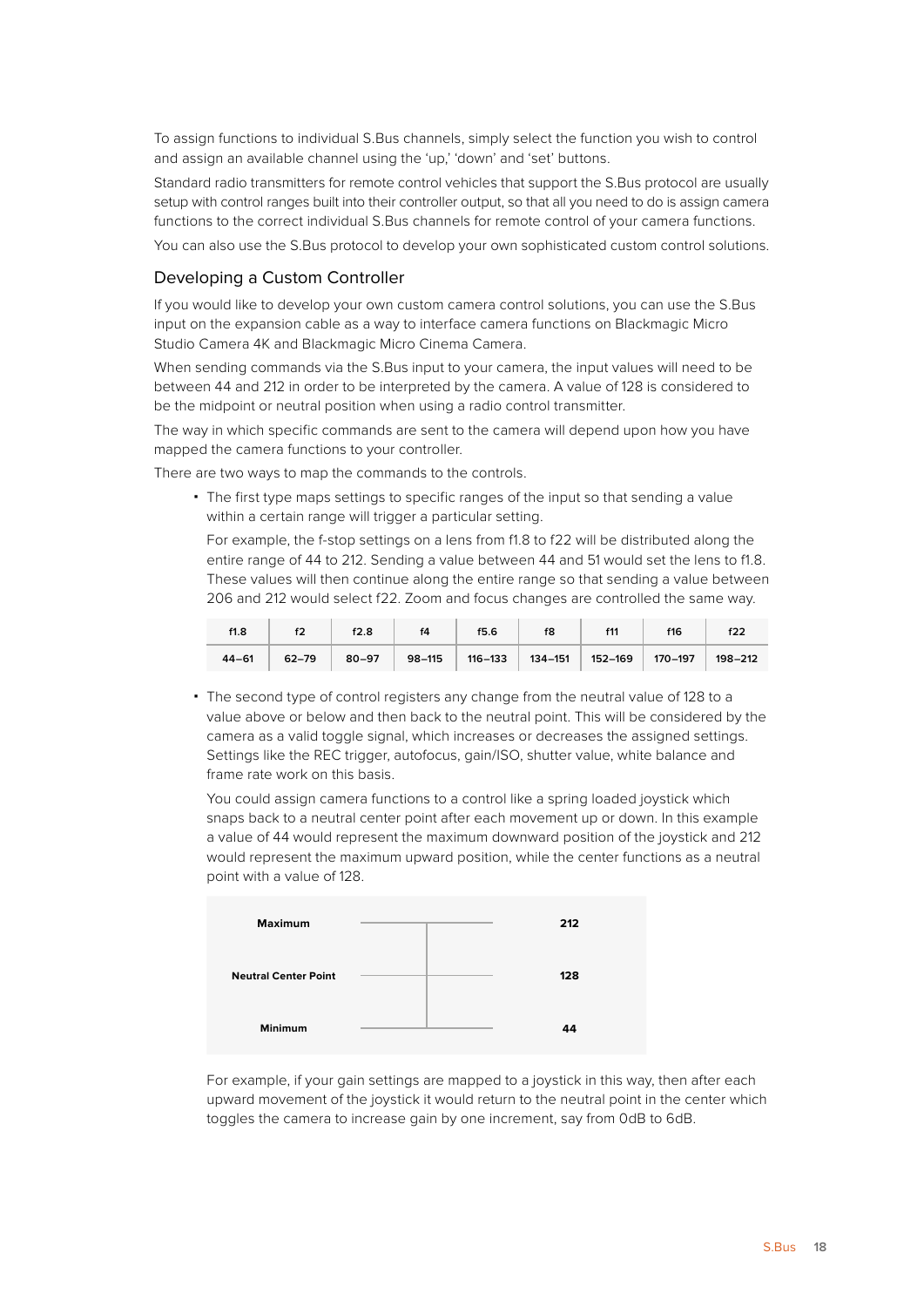<span id="page-18-0"></span>You could also send this same information in numerical form to another type of controller that uses numerical values. In this case you would send a value of 128, followed by a value above 128 such as 212, and then back to 128 again. The camera will register this as an increment command and change the gain from 0dB to 6dB.

The way in which you assign commands will depend upon the kind of control system that you are using to control your camera and the type of control that you want to assign. Spring loaded controls that snap back to a neutral point are very common on radio control transmitters for model aircraft and drones.

If you are using a Futaba style remote control, some functions will be more suited to the rotating dials or analogue sticks, whilst other functions will be more suited to the switches.

# **PWM**

The 'remote' settings menu also allows you to configure the PWM channels connected to the expansion port on your Blackmagic Micro Cinema Camera.

Analog radio control transmitters and receivers are typically used to drive servos on model airplanes, but can also be used for wireless remote control of the Blackmagic Micro Cinema Camera.

The 4 analog PWM radio remote control inputs on the expansion cable allow you to map camera functions to the controls on model airplane controllers. The dials, switches and joysticks on the radio controller are output on different radio channels and these channels can be assigned to four different camera functions in the remote settings menu. This provides you with a low cost, power efficient way to wirelessly control your camera. You can even generate your own PWM signals from your own Arduino or Raspberry Pi projects to control the camera.

# **Wiring Diagrams**

When using Blackmagic Micro Cinema Camera or Micro Studio Camera 4K's expansion port, you may only want to access one or two functions. For example, you may want to control an attached B4 Broadcast Lens while simultaneously receiving 12V power and a reference signal. It's easy to make a connector that will give you just these functions without the clutter of additional, unused connectors.

Use the following diagrams when wiring the expansion cables included or use it as an example of how you can wire up the connections on your own custom cable correctly. The full range of available pins are listed under group P1, while subsets used for particular functions, as well as their layout within the appropriate connectors, are shown in groups P2 and above.